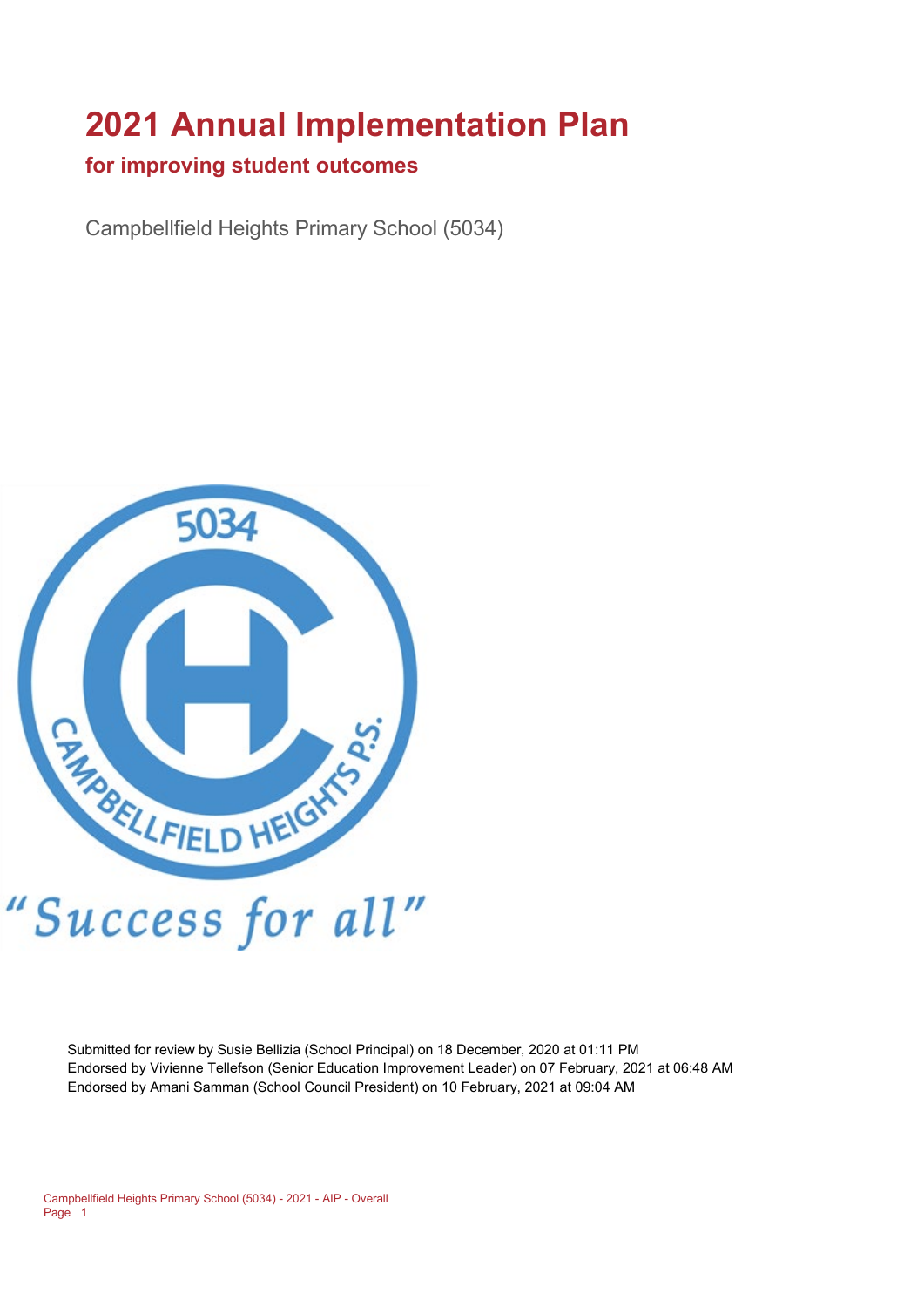# **Self-evaluation Summary - 2021**

|                                       |  | <b>FISO Improvement Model Dimensions</b><br>The 6 High-impact Improvement Initiatives are highlighted below in red. | <b>Self-evaluation Level</b> |
|---------------------------------------|--|---------------------------------------------------------------------------------------------------------------------|------------------------------|
| $\Xi$                                 |  | Building practice excellence                                                                                        | Evolving                     |
| and                                   |  | Curriculum planning and assessment                                                                                  | Evolving                     |
| Excellence<br>teaching an<br>learning |  | Evidence-based high-impact teaching strategies                                                                      |                              |
|                                       |  | Evaluating impact on learning                                                                                       |                              |

|                            | Building leadership teams           | Evolving moving towards Embedding |
|----------------------------|-------------------------------------|-----------------------------------|
|                            | Instructional and shared leadership |                                   |
| Professional<br>leadership | Strategic resource management       |                                   |
|                            | Vision, values and culture          |                                   |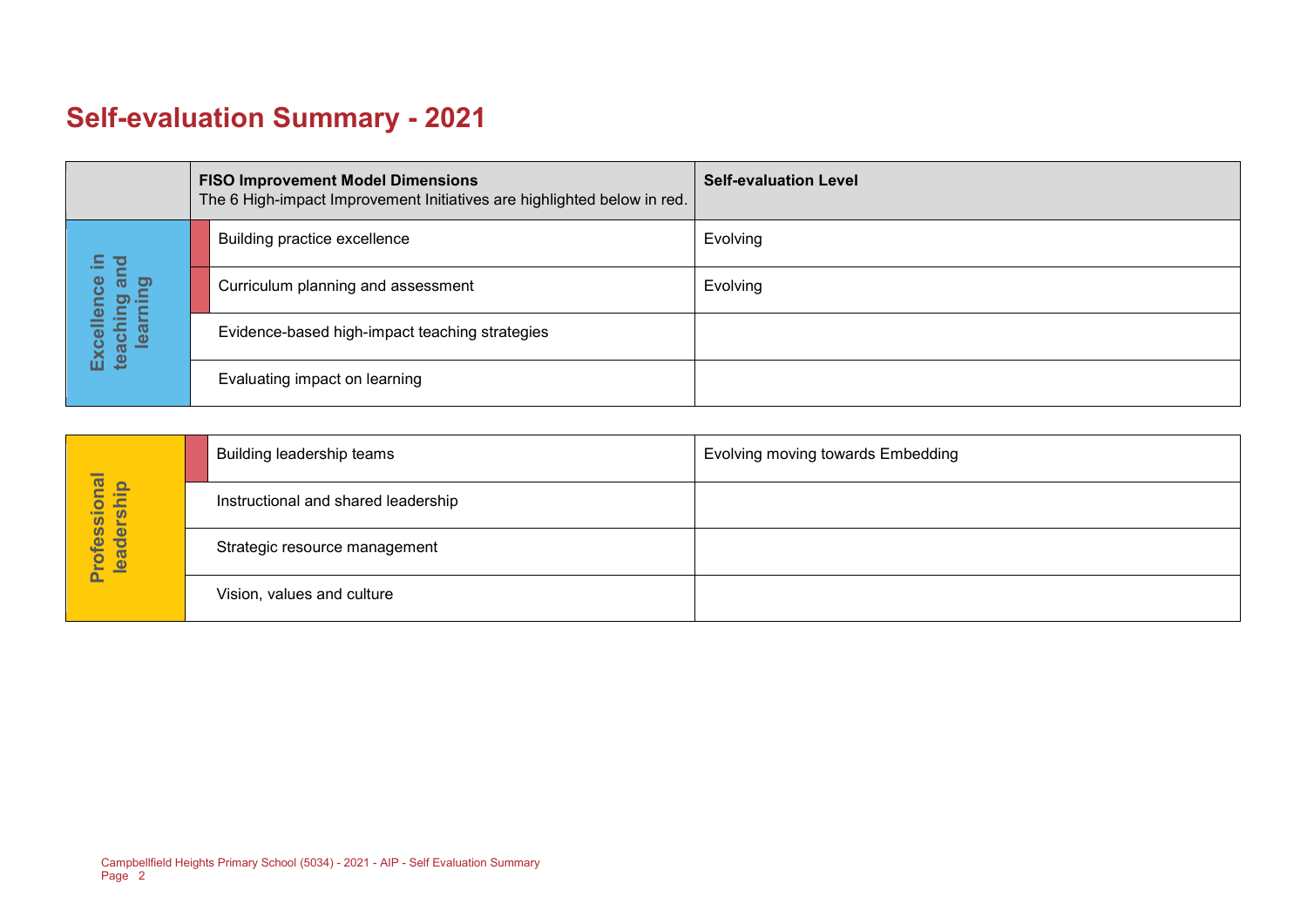|                                                      | Empowering students and building school pride | Evolving |
|------------------------------------------------------|-----------------------------------------------|----------|
| imate<br>ing<br>÷<br>ပ<br>$\vec{a}$                  | Setting expectations and promoting inclusion  | Evolving |
| Φ<br>$\overline{\mathbf{e}}$<br><b>OSItiv</b><br>for | Health and wellbeing                          |          |
| ௨                                                    | Intellectual engagement and self-awareness    |          |

| $\Xi$                                 | <b>Building communities</b>                  | Emerging |
|---------------------------------------|----------------------------------------------|----------|
| 0                                     | Global citizenship                           |          |
| <u>ិទ្ធ</u><br>enga<br>$\bullet$<br>ပ | Networks with schools, services and agencies |          |
|                                       | Parents and carers as partners               |          |

|                                       |                                | Empowering students and building school pride                                                                   | ⊏v∪ivi⊓g                                                                                                                                                                                                                                                                                                                                                                                                                                                                                                                                                                                                                                                                                                                                                                                                                                                                                                                                                                                                                                                                                                                                                                                                    |
|---------------------------------------|--------------------------------|-----------------------------------------------------------------------------------------------------------------|-------------------------------------------------------------------------------------------------------------------------------------------------------------------------------------------------------------------------------------------------------------------------------------------------------------------------------------------------------------------------------------------------------------------------------------------------------------------------------------------------------------------------------------------------------------------------------------------------------------------------------------------------------------------------------------------------------------------------------------------------------------------------------------------------------------------------------------------------------------------------------------------------------------------------------------------------------------------------------------------------------------------------------------------------------------------------------------------------------------------------------------------------------------------------------------------------------------|
| Positive climate<br>for learning      |                                | Setting expectations and promoting inclusion                                                                    | Evolving                                                                                                                                                                                                                                                                                                                                                                                                                                                                                                                                                                                                                                                                                                                                                                                                                                                                                                                                                                                                                                                                                                                                                                                                    |
|                                       | Health and wellbeing           |                                                                                                                 |                                                                                                                                                                                                                                                                                                                                                                                                                                                                                                                                                                                                                                                                                                                                                                                                                                                                                                                                                                                                                                                                                                                                                                                                             |
|                                       |                                | Intellectual engagement and self-awareness                                                                      |                                                                                                                                                                                                                                                                                                                                                                                                                                                                                                                                                                                                                                                                                                                                                                                                                                                                                                                                                                                                                                                                                                                                                                                                             |
|                                       |                                |                                                                                                                 |                                                                                                                                                                                                                                                                                                                                                                                                                                                                                                                                                                                                                                                                                                                                                                                                                                                                                                                                                                                                                                                                                                                                                                                                             |
|                                       | <b>Building communities</b>    |                                                                                                                 | Emerging                                                                                                                                                                                                                                                                                                                                                                                                                                                                                                                                                                                                                                                                                                                                                                                                                                                                                                                                                                                                                                                                                                                                                                                                    |
| engagement in<br>Community<br>earning | Global citizenship             |                                                                                                                 |                                                                                                                                                                                                                                                                                                                                                                                                                                                                                                                                                                                                                                                                                                                                                                                                                                                                                                                                                                                                                                                                                                                                                                                                             |
|                                       |                                | Networks with schools, services and agencies                                                                    |                                                                                                                                                                                                                                                                                                                                                                                                                                                                                                                                                                                                                                                                                                                                                                                                                                                                                                                                                                                                                                                                                                                                                                                                             |
|                                       | Parents and carers as partners |                                                                                                                 |                                                                                                                                                                                                                                                                                                                                                                                                                                                                                                                                                                                                                                                                                                                                                                                                                                                                                                                                                                                                                                                                                                                                                                                                             |
|                                       |                                |                                                                                                                 |                                                                                                                                                                                                                                                                                                                                                                                                                                                                                                                                                                                                                                                                                                                                                                                                                                                                                                                                                                                                                                                                                                                                                                                                             |
|                                       | Enter your reflective comments | See staff feedback attached under "Perform Self Evaluation"                                                     |                                                                                                                                                                                                                                                                                                                                                                                                                                                                                                                                                                                                                                                                                                                                                                                                                                                                                                                                                                                                                                                                                                                                                                                                             |
| <b>Considerations for 2021</b>        |                                | Review in Term 1 of 2021, this AIP will be relevant for Semester 1, 2021.<br>developing rubrics and checklists. | Staff have started using formative assessment to guide planning, particularly in the area of Mathematics.<br>Formative assessment will be used to plan for differentiation in 2021, with the establishment of routines and processes in<br>The school has established the routine of independent reading with conferencing across the school & will implement an<br>additional evidence based practice of guided reading, reciprocal reading and literature circles, this will be supported through<br>professional learning & coaching by the learning specialist, leading teacher and assistant principal.<br>SWPBS has been implemented with fidelity across the school, the school identified the need to expand the student well-<br>being focus beyond SWPBS to some elements within Positive Climate for Learning & Community Engagement in Learning,<br>to investigate authentic purposes for parent & student voice and agency to improve student outcomes.<br>The student well-being coordinator will investigate approaches to parents as partners in learning.<br>Staff will receive professional learning regarding Student Agency and its authentic use for planning and classroom practices. |
| Page 3                                |                                | Campbellfield Heights Primary School (5034) - 2021 - AIP - Self Evaluation Summary                              |                                                                                                                                                                                                                                                                                                                                                                                                                                                                                                                                                                                                                                                                                                                                                                                                                                                                                                                                                                                                                                                                                                                                                                                                             |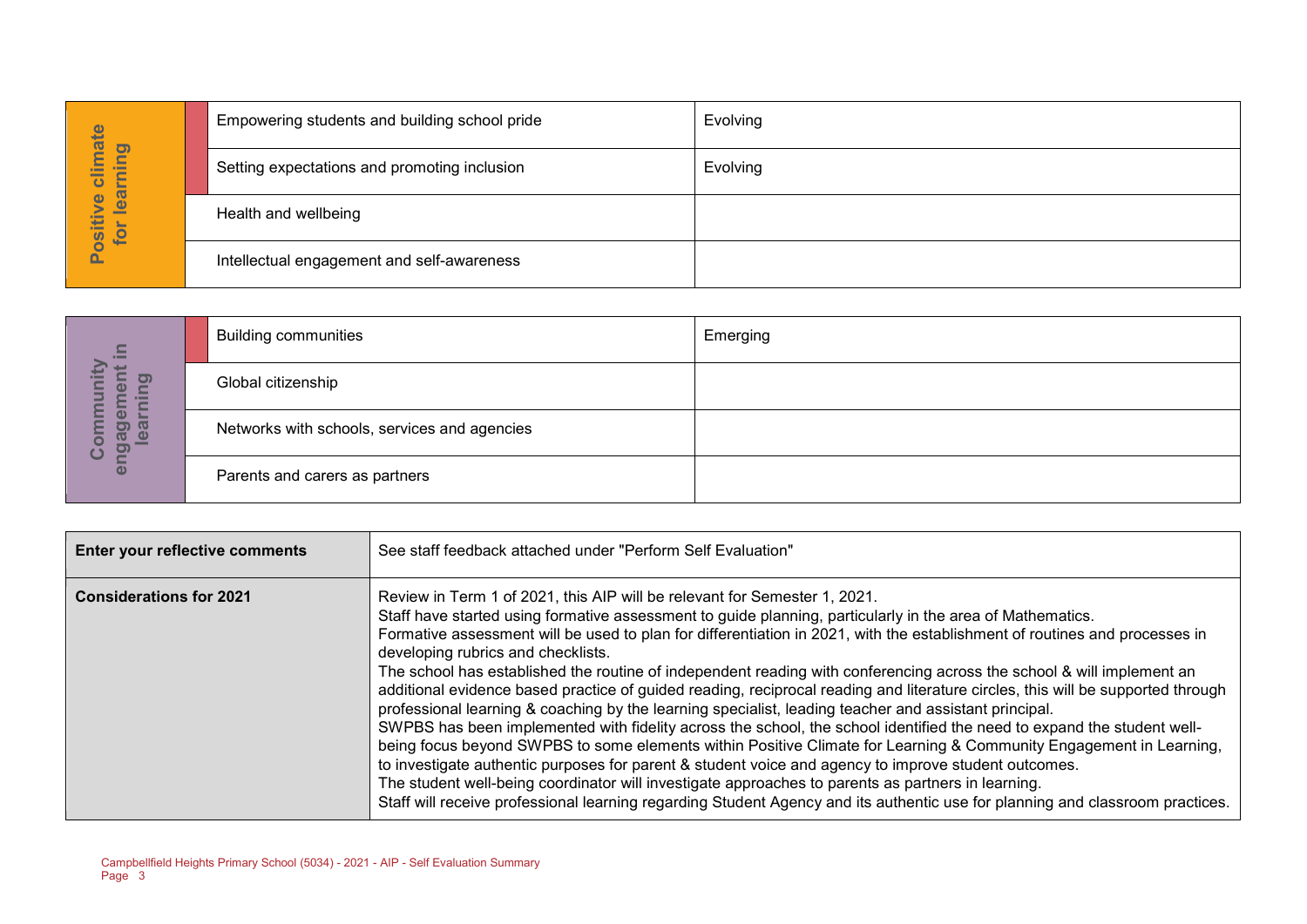|                                  | Distributed leadership aims to enhance teacher voice and build middle leaders capacity through leadership team<br>membership, SIT teams which focus on Teaching & Learning and Positive Climate, PLC Instructional Leaders facilitating<br>PLCs. PL will be provided as required.<br>The AP, LT and LS will complete the BASTOW Leading Curriculum & Assessment course.<br>An emphasis will be placed on establishing protocols and processes for IEPs, to include student input.<br>The Tutoring Program Initiative will be established to 'catch up' students, as well as the continuation of intervention groups.<br>New IEP protocols and processes will be launched.<br>DET Tutoring Initiative will begin in Term 1, 2021 |
|----------------------------------|---------------------------------------------------------------------------------------------------------------------------------------------------------------------------------------------------------------------------------------------------------------------------------------------------------------------------------------------------------------------------------------------------------------------------------------------------------------------------------------------------------------------------------------------------------------------------------------------------------------------------------------------------------------------------------------------------------------------------------|
| Documents that support this plan |                                                                                                                                                                                                                                                                                                                                                                                                                                                                                                                                                                                                                                                                                                                                 |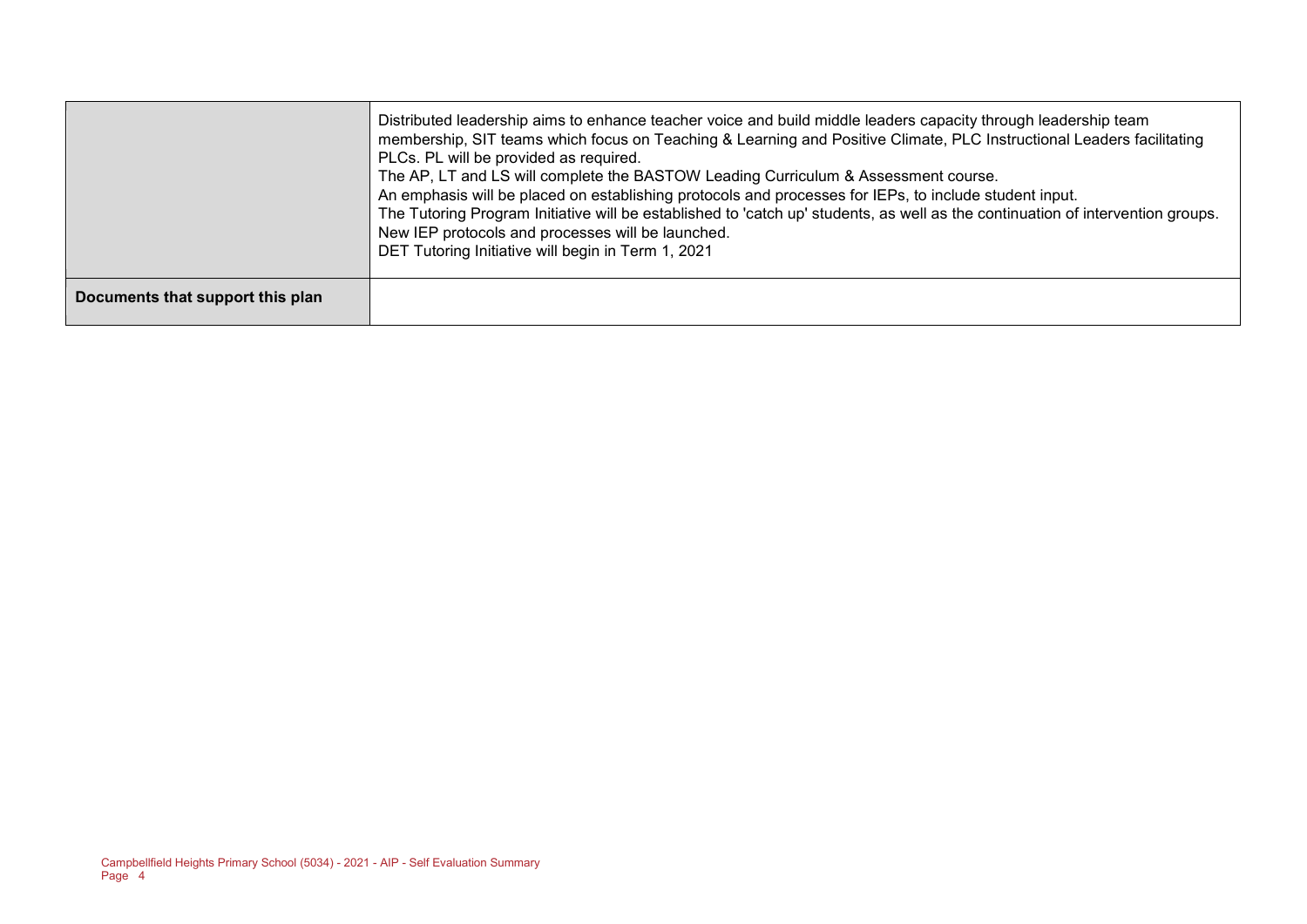# **SSP Goals Targets and KIS**

| Goal 1     | To improve individual learning outcomes in literacy, with a focus on Reading                                              |                |                |                |                |                |                |                                                                    |                |                |               |               |
|------------|---------------------------------------------------------------------------------------------------------------------------|----------------|----------------|----------------|----------------|----------------|----------------|--------------------------------------------------------------------|----------------|----------------|---------------|---------------|
| Target 1.1 |                                                                                                                           |                |                |                |                |                |                | SSP Goals 2016-2020: School Staff Survey (% endorsement all staff) |                |                |               |               |
|            |                                                                                                                           | 2016<br>Actual | 2017<br>Actual | 2018<br>Target | 2018<br>Actual | 2019<br>Target | 2019<br>Actual | 2020<br>Target                                                     | 2020<br>Target | 2020<br>Actual |               |               |
|            | Collective<br>Efficacy                                                                                                    | 58%            | 53%            | 60%            | 44%            | 70%            | 48%            | 65%                                                                | >80%           | 60%            |               |               |
|            | Collective<br>Responsibility                                                                                              | 74%            | 74%            | 78%            | 65%            | 70%            | 57.1%          | 70%                                                                | >80%           | 77%            |               |               |
|            | Academic<br>Emphasis                                                                                                      | 44%            | 38%            | 45%            | 30%            | 60%            | 36.9%          | 50%                                                                | >70%           | 47%            |               |               |
|            | <b>Staff Trust</b><br>Colleagues                                                                                          | 32%            | 74%            | 75%            | 57%            | 70%            | 37.1%          | 50%                                                                | >80%           | 61%            |               |               |
|            | Teacher<br>Collaboration                                                                                                  | 68%            | 70%            | 73%            | 36%            | 75%            | 67%            | 80%                                                                | >80%           | 73%            |               |               |
| Target 1.2 | STRATEGIC PLAN GOALS 2016-2020 RELATING TO NAPLAN<br><b>NAPLAN Relative Growth Yr.3-5</b><br>Decrease low relative growth |                |                |                |                |                |                |                                                                    |                |                |               |               |
|            |                                                                                                                           | 2016           |                | 2017           | 2018           |                | 2018           | 2019                                                               | 2019           |                | 2020          | 2020          |
|            |                                                                                                                           | Actual         |                | <b>Actual</b>  | <b>Target</b>  |                | Actual         | <b>Target</b>                                                      | <b>Actual</b>  |                | <b>Target</b> | <b>Actual</b> |
|            | Reading                                                                                                                   | 50%            | 44%            |                | 38%            | 33%            |                | 25%                                                                | 56%            | $≤ 25\%$       |               | <b>NA</b>     |
|            | Writing                                                                                                                   | 12%            | 33%            |                | 20%            | 27%            |                | 20%                                                                | 29%            |                | $\leq 10\%$   | <b>NA</b>     |
|            |                                                                                                                           | 45%            | 39%            |                | 32%            | 19%            |                | 20%                                                                | 29%            | $\leq 25\%$    |               | <b>NA</b>     |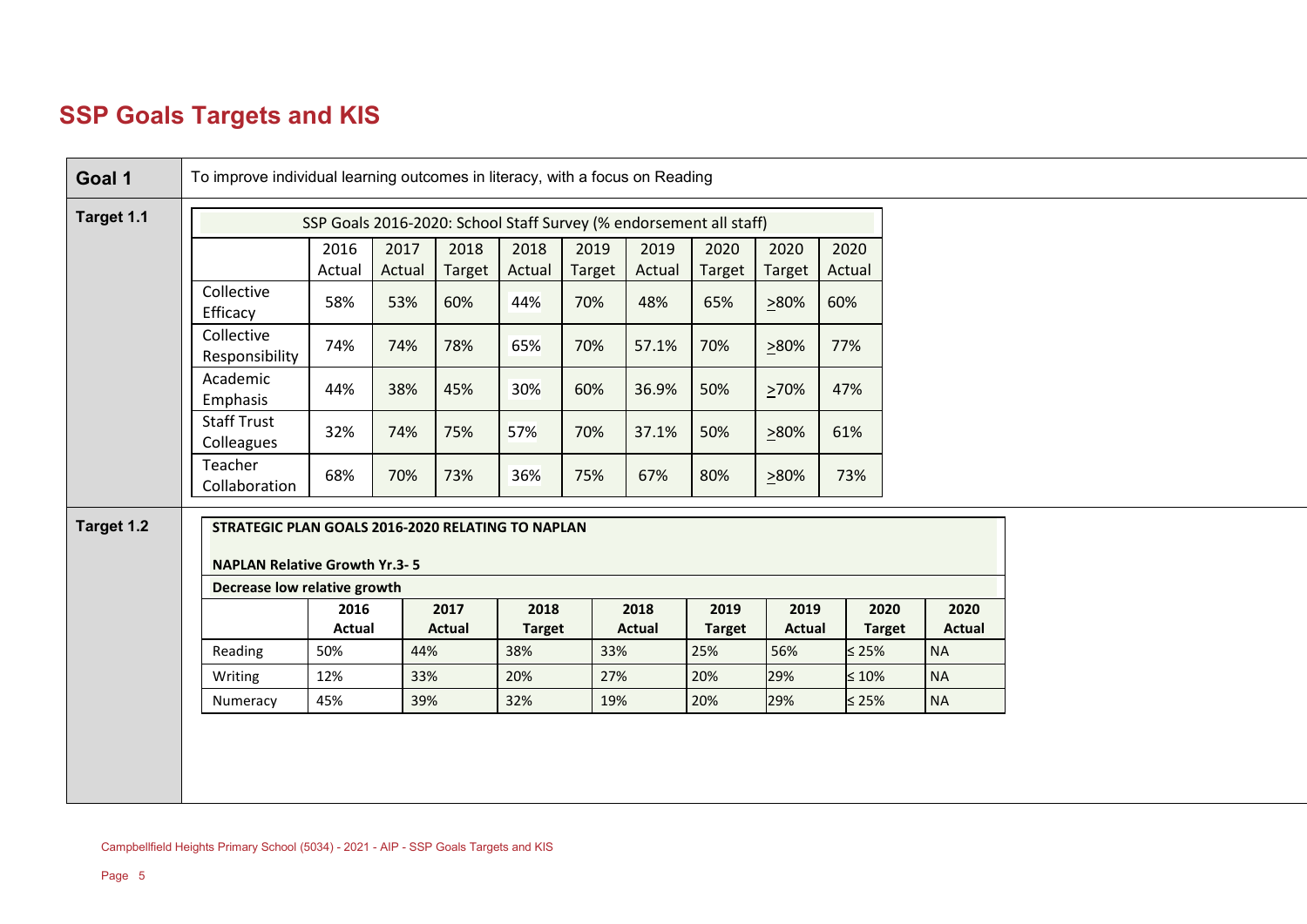|                                                                                                    |                                                                                   | Increased high relative growth |                       |                       |                       |                       |                |                       |                     |                      |                     |               |                       |                       |                      |                       |                        |
|----------------------------------------------------------------------------------------------------|-----------------------------------------------------------------------------------|--------------------------------|-----------------------|-----------------------|-----------------------|-----------------------|----------------|-----------------------|---------------------|----------------------|---------------------|---------------|-----------------------|-----------------------|----------------------|-----------------------|------------------------|
|                                                                                                    |                                                                                   | 2016                           |                       | 2017                  |                       | 2018                  |                | 2018                  | 2019                |                      | 2019                | 2020          |                       | 2020                  |                      |                       |                        |
|                                                                                                    |                                                                                   | Actual                         |                       | Actual                |                       | Target                |                | Actual                | Target              |                      | Actual              | Target        |                       | Actual                |                      |                       |                        |
| Reading                                                                                            |                                                                                   | 11%                            |                       | 11%                   |                       | 15%                   |                | 14%                   | 18%                 |                      | 0%<br>>25%          |               |                       | <b>NA</b>             |                      |                       |                        |
| Writing                                                                                            |                                                                                   | 24%                            |                       | 14%                   |                       | 20%                   |                | 32%                   | 32%                 |                      | 18%                 | >25%          |                       | <b>NA</b>             |                      |                       |                        |
| Numeracy                                                                                           |                                                                                   | 5%                             |                       | 13%                   |                       | 13%                   |                | 24%                   | 25%                 |                      | 24%                 | >15%          |                       | <b>NA</b>             |                      |                       |                        |
|                                                                                                    |                                                                                   |                                |                       |                       |                       |                       |                |                       |                     |                      |                     |               |                       |                       |                      |                       |                        |
|                                                                                                    | TOP 2 BANDS - Year 3 (Band 5 & 6)<br><b>TOP 2 BANDS - Year 5 (Band 7 &amp; 8)</b> |                                |                       |                       |                       |                       |                |                       |                     |                      |                     |               |                       |                       |                      |                       |                        |
|                                                                                                    | 2016                                                                              | 2017                           | 2017                  | 2018                  | 2018                  | 2019                  | 2019           | 2020                  | 2020                | 2016                 | 2017                | 2017          | 2018                  | 2018                  | 2019                 | 2019                  | 2020                   |
| Reading                                                                                            | 11%                                                                               | <b>Target</b><br>12%           | Actual<br>0%          | <b>Target</b><br>11%  | Actual<br>29%         | <b>Target</b><br>30%  | Actual<br>17%  | <b>Target</b><br>20%  | Actual<br><b>NA</b> | <b>Actual</b><br>20% | <b>Target</b><br>7% | Actual<br>12% | <b>Target</b><br>15%  | Actual<br>4%          | <b>Target</b><br>15% | Actual<br>0%          | <b>Target</b><br>$>20$ |
| Writing                                                                                            | 24%                                                                               | 20%                            | 16%                   | 20%                   | 29%                   | 30%                   | 43%            | 30%                   | <b>NA</b>           | 12%                  | 3%                  | 10%           | 10%                   | 0%                    | 10%                  | 0%                    | $>18$                  |
| Numeracy                                                                                           | 3%                                                                                | 5%                             | 5%                    | 7%                    | 5%                    | 10%                   | 22%            | 25%                   | <b>NA</b>           | 8%                   | 0%                  | 10%           | 10%                   | 0%                    | 10%                  | 0%                    | $>15$                  |
|                                                                                                    |                                                                                   |                                |                       |                       |                       |                       |                |                       |                     |                      |                     |               |                       |                       |                      |                       |                        |
|                                                                                                    |                                                                                   |                                |                       |                       |                       |                       |                |                       |                     |                      |                     |               |                       |                       |                      |                       |                        |
| <b>NAPLAN Mean</b><br><b>Score</b>                                                                 |                                                                                   |                                |                       |                       |                       | Year 3                |                |                       |                     |                      |                     |               |                       |                       | Year <sub>5</sub>    |                       |                        |
|                                                                                                    | <b>State</b>                                                                      | 2016                           | 2017<br><b>Actual</b> | 2018<br><b>Target</b> | 2018<br><b>Actual</b> | 2019<br><b>Target</b> | 2019<br>Actual | 2020<br><b>Target</b> | 2020<br>Actual      | 2020                 | <b>State</b>        | 2016          | 2017<br><b>Actual</b> | <b>Target</b><br>2018 | Actual<br>2018       | <b>Target</b><br>2019 | <b>Actual</b><br>2019  |
|                                                                                                    | 435.4                                                                             | 352.9                          | 364                   | 375                   | 385                   | 390                   | 372            | >400                  | <b>NA</b>           |                      | 508.1               | 450.5         | 443                   | 460                   | 439                  | 450                   | 440                    |
|                                                                                                    | 433.3                                                                             | 381.1                          | 393                   | 395                   | 409                   | 415                   | 416            | >400                  | <b>NA</b>           |                      | 487.7               | 483.5         | 450                   | 460                   | 428                  | 440                   | 455                    |
|                                                                                                    | 414.2                                                                             | 343                            | 324                   | 340                   | 385                   | 395                   | 390            | >380                  | <b>NA</b>           |                      | 501.5               | 443.9         | 430                   | 450                   | 431                  | 450                   | 446                    |
| <b>Reading</b><br><b>Writing</b><br><b>Numeracy</b><br><b>NAPLAN 5 - 7 Transitional Growth Low</b> |                                                                                   |                                |                       |                       |                       |                       |                |                       |                     |                      |                     |               |                       |                       |                      |                       |                        |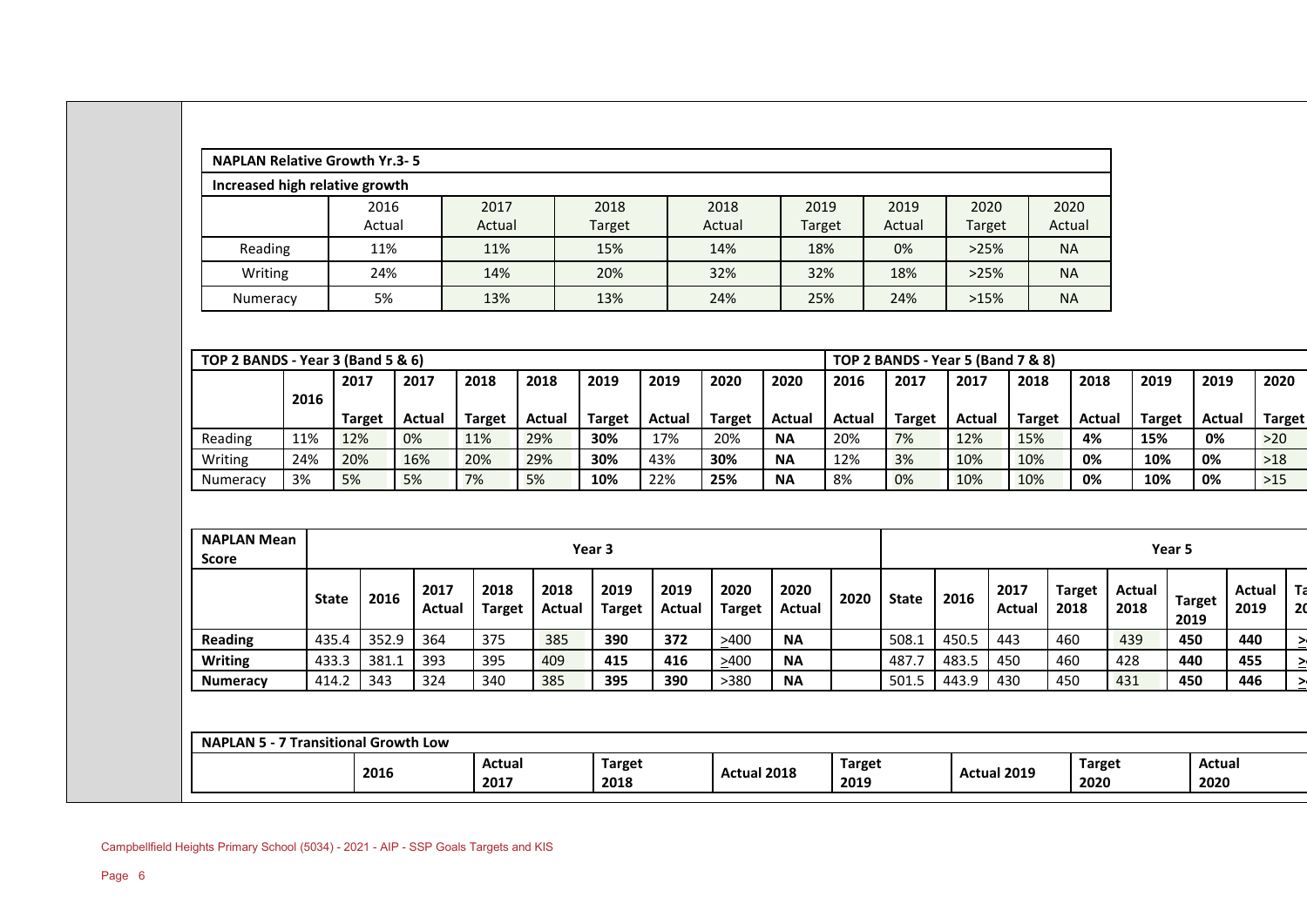|            | <b>Reading</b>                                                                                                                                                                                                                                                                                                                                                                                                                                                                                                                                                                                                                               | 35% | 28% | 28% | 33% | 28% | 38% | < 25% | <b>NA</b>                                                                                                                                                                                                                                                                                                                                                               |
|------------|----------------------------------------------------------------------------------------------------------------------------------------------------------------------------------------------------------------------------------------------------------------------------------------------------------------------------------------------------------------------------------------------------------------------------------------------------------------------------------------------------------------------------------------------------------------------------------------------------------------------------------------------|-----|-----|-----|-----|-----|-----|-------|-------------------------------------------------------------------------------------------------------------------------------------------------------------------------------------------------------------------------------------------------------------------------------------------------------------------------------------------------------------------------|
|            | <b>Writing</b>                                                                                                                                                                                                                                                                                                                                                                                                                                                                                                                                                                                                                               | 27% | 32% | 30% | 27% | 27% | 50% | <25%  | <b>NA</b>                                                                                                                                                                                                                                                                                                                                                               |
|            | <b>Numeracy</b>                                                                                                                                                                                                                                                                                                                                                                                                                                                                                                                                                                                                                              | 20% | 12% | 12% | 19% | 17% | 7%  | <15%  | ΝA                                                                                                                                                                                                                                                                                                                                                                      |
|            | <b>NAPLAN 5 - 7 Transitional Growth High</b>                                                                                                                                                                                                                                                                                                                                                                                                                                                                                                                                                                                                 |     |     |     |     |     |     |       |                                                                                                                                                                                                                                                                                                                                                                         |
|            | <b>Reading</b>                                                                                                                                                                                                                                                                                                                                                                                                                                                                                                                                                                                                                               | 25% | 6%  | 12% | 14% | 15% | 15% | >15%  | <b>NA</b>                                                                                                                                                                                                                                                                                                                                                               |
|            | <b>Writing</b>                                                                                                                                                                                                                                                                                                                                                                                                                                                                                                                                                                                                                               | 5%  | 11% | 11% | 32% | 35% | 21% | >20%  | <b>NA</b>                                                                                                                                                                                                                                                                                                                                                               |
|            | <b>Numeracy</b>                                                                                                                                                                                                                                                                                                                                                                                                                                                                                                                                                                                                                              | 35% | 12% | 20% | 23% | 24% | 13% | >20%  | <b>NA</b>                                                                                                                                                                                                                                                                                                                                                               |
| Target 1.3 | Strategic Plan Goals 2016-2020: Teacher Judgement: Victorian Curriculum Progressions<br>A minimum of one year of growth for 80% of students in Reading, Writing and Number assessed in relation to the Victorian Curriculum.<br>(10% Low Growth 10% High Growth)<br>2018: This was reviewed and amended with staff input. The schedule was followed and data reviewed after each assessment.<br>2019: The school used the assessment schedule as summative data sets to triangulate data for reporting purposes. This was evaluated and updated for 2020.<br>2020: Assessment Schedule followed and reviewed<br>Validity Target 2:<br>COVID. |     |     |     |     |     |     |       | Validity Target 1: The school will develop an assessment schedule in Semester 2 2017. This will support triangulation of data to increase accuracy of assessment and reduce variation<br>2020: teachers will use more formative data to ensure progress is tracked and programs adapted to student needs and more regularly than reporting to parents. This goal was fo |
|            | Validity Target 3: NAPLAN Maths and Reading will be used at Year 3 and Year 5.<br>2018: NAPLAN Data was analysed and misconceptions were noted and discussed in numeracy.<br>2019: Large NAPLAN data set were discussed, especially in regards to the Teacher Judgements compared to NAPLAN scores. Item analysis was used in the 3-6 PLC for Writing.<br>2020 - NA<br>Validity Target 4:<br>2019: Data Wall will be established<br>2020: Student faces on the Data Wall will also be coded with NAPLAN bands, teams will use the VC to moderate student work samples.                                                                       |     |     |     |     |     |     |       |                                                                                                                                                                                                                                                                                                                                                                         |
| Target 1.4 | Goal 2 of our Strategic Plan (2016-2020).                                                                                                                                                                                                                                                                                                                                                                                                                                                                                                                                                                                                    |     |     |     |     |     |     |       | Given the circumstances of our Review timing and Six-Month AIP we have created additional targets for our Semester One goals. Some of these goal                                                                                                                                                                                                                        |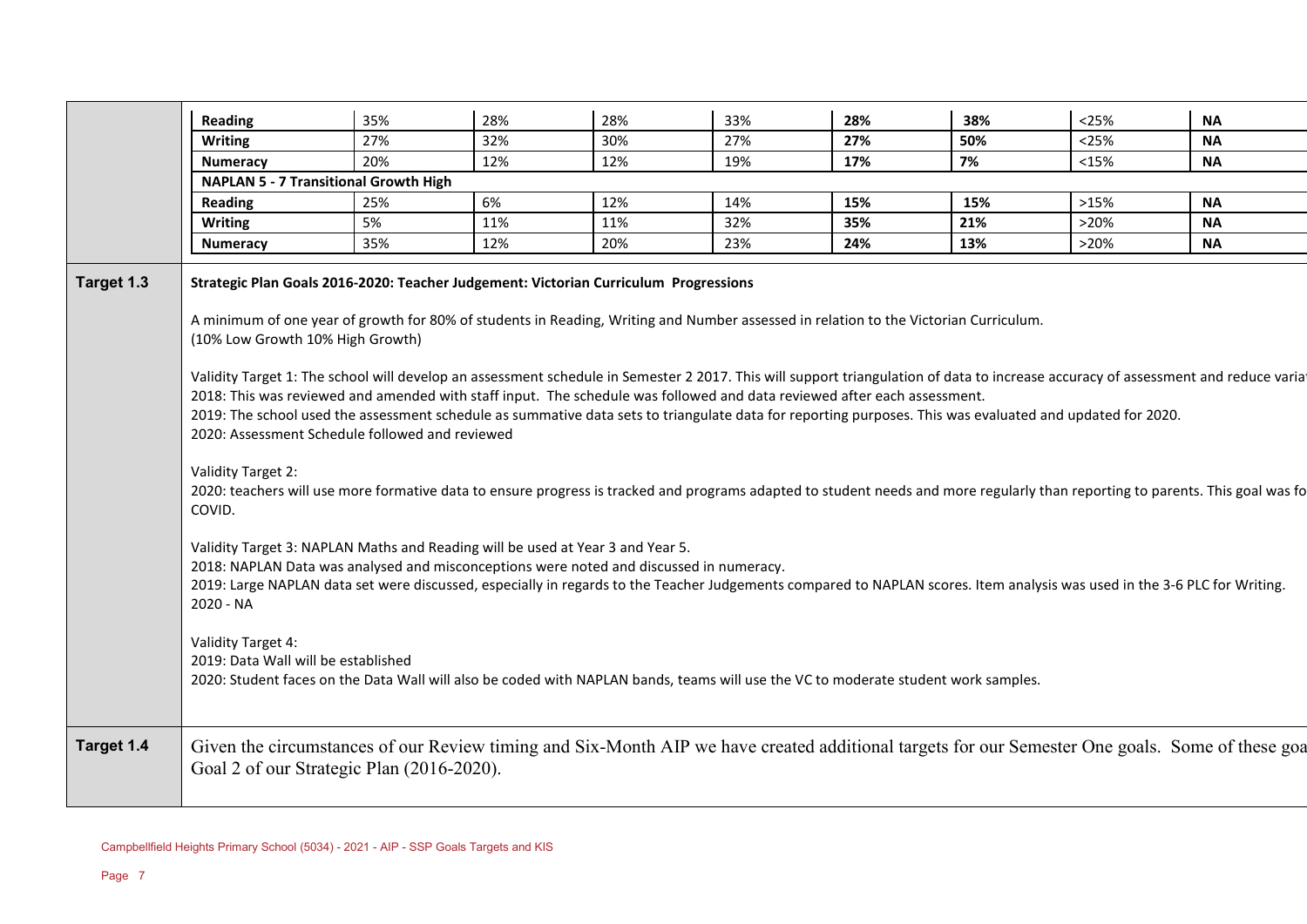| <b>Key</b><br>Improvement<br><b>Strategy 1.a</b><br>Curriculum<br>planning and<br>assessment | Learning catch-up and extension |
|----------------------------------------------------------------------------------------------|---------------------------------|
| <b>Key</b><br><b>Improvement</b><br><b>Strategy 1.b</b><br><b>Health and</b><br>wellbeing    | Happy, active and healthy kids  |
| <b>Key</b><br>Improvement<br><b>Strategy 1.c</b><br><b>Building</b><br>communities           | Connected schools               |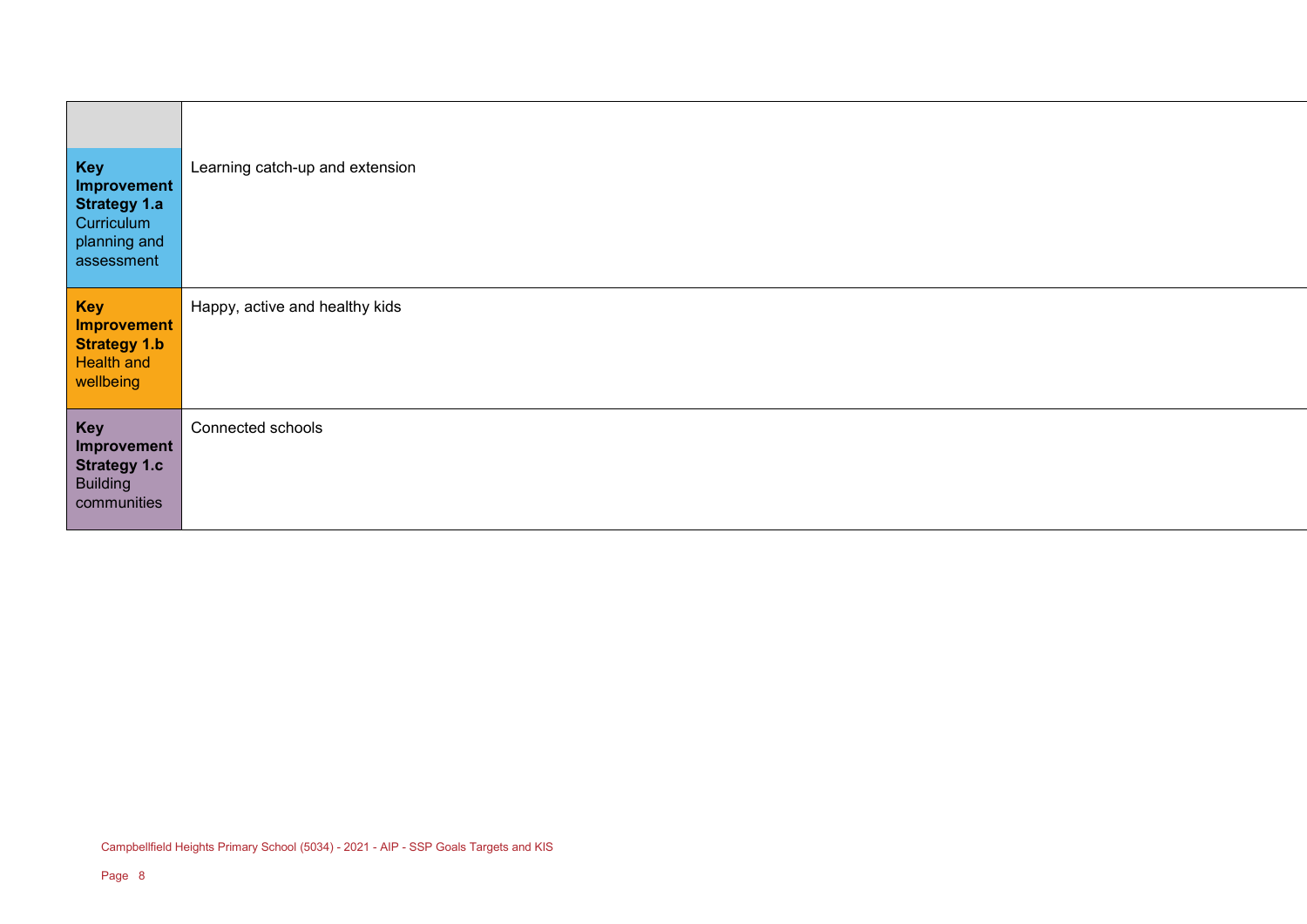#### **Select Annual Goals and KIS**

| Four<br>Year<br><b>Strategic</b><br><b>Goals</b> | Is this<br>selected<br>for<br>focus<br>this<br>year? | <b>Four Year Strategic Targets</b>                                                                                        |                |                |                |                |                |                |                |                |                |  |  |  |  |
|--------------------------------------------------|------------------------------------------------------|---------------------------------------------------------------------------------------------------------------------------|----------------|----------------|----------------|----------------|----------------|----------------|----------------|----------------|----------------|--|--|--|--|
| To                                               | Yes                                                  | SSP Goals 2016-2020: School Staff Survey (% endorsement all staff)                                                        |                |                |                |                |                |                |                |                |                |  |  |  |  |
| improve<br>individual                            |                                                      |                                                                                                                           | 2016<br>Actual | 2017<br>Actual | 2018<br>Target | 2018<br>Actual | 2019<br>Target | 2019<br>Actual | 2020<br>Target | 2020<br>Target | 2020<br>Actual |  |  |  |  |
| learning<br>outcomes<br>in                       |                                                      | Collective<br>Efficacy                                                                                                    | 58%            | 53%            | 60%            | 44%            | 70%            | 48%            | 65%            | 280%           | 60%            |  |  |  |  |
| literacy,<br>with a<br>focus on                  |                                                      | Collective<br>Responsibility                                                                                              | 74%            | 74%            | 78%            | 65%            | 70%            | 57.1%          | 70%            | 280%           | 77%            |  |  |  |  |
| Reading                                          |                                                      | Academic<br>Emphasis                                                                                                      | 44%            | 38%            | 45%            | 30%            | 60%            | 36.9%          | 50%            | 270%           | 47%            |  |  |  |  |
|                                                  |                                                      | <b>Staff Trust</b><br>Colleagues                                                                                          | 32%            | 74%            | 75%            | 57%            | 70%            | 37.1%          | 50%            | 280%           | 61%            |  |  |  |  |
|                                                  |                                                      | Teacher<br>Collaboration                                                                                                  | 68%            | 70%            | 73%            | 36%            | 75%            | 67%            | 80%            | 280%           | 73%            |  |  |  |  |
|                                                  |                                                      | STRATEGIC PLAN GOALS 2016-2020 RELATING TO NAPLAN<br><b>NAPLAN Relative Growth Yr.3-5</b><br>Decrease low relative growth |                |                |                |                |                |                |                |                |                |  |  |  |  |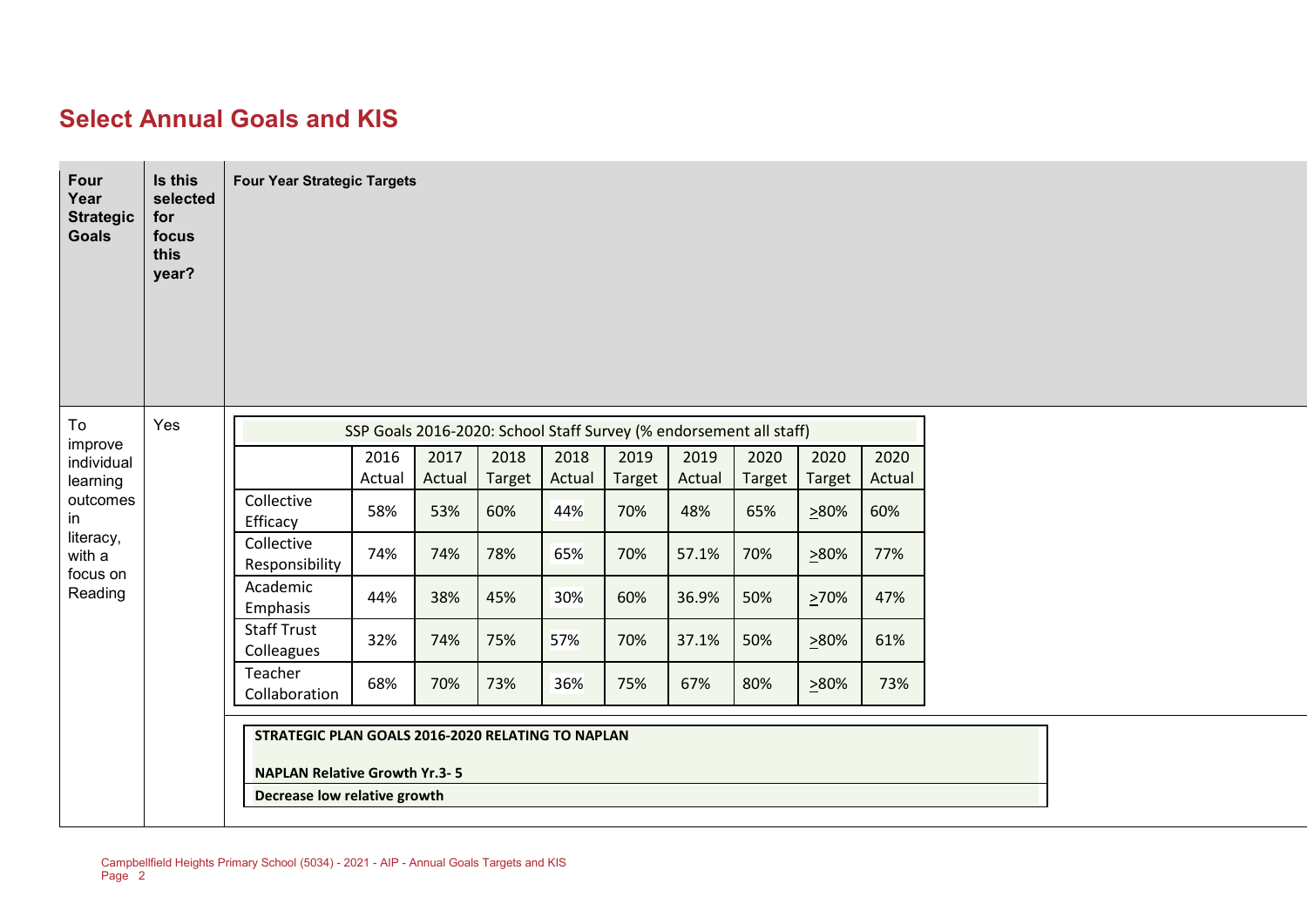|                                      |      | 2016<br><b>Actual</b> | 2017<br><b>Actual</b> |                      | 2018<br><b>Target</b> | 2018<br><b>Actual</b> |                      | 2019<br><b>Target</b> | 2019<br><b>Actual</b>      | 2020<br><b>Target</b> |                     | 2020<br><b>Actual</b>                     |                      |                     |                      |
|--------------------------------------|------|-----------------------|-----------------------|----------------------|-----------------------|-----------------------|----------------------|-----------------------|----------------------------|-----------------------|---------------------|-------------------------------------------|----------------------|---------------------|----------------------|
| Reading                              | 50%  |                       | 44%                   |                      | 38%                   | 33%                   |                      | 25%                   | 56%                        | $\leq 25\%$           | <b>NA</b>           |                                           |                      |                     |                      |
| Writing                              | 12%  |                       | 33%                   |                      | 20%                   | 27%                   |                      | 20%                   | 29%                        | $\leq 10\%$           | <b>NA</b>           |                                           |                      |                     |                      |
| Numeracy                             | 45%  |                       | 39%                   |                      | 32%                   | 19%                   |                      | 20%                   | 29%                        | ≤ 25%                 | <b>NA</b>           |                                           |                      |                     |                      |
| <b>NAPLAN Relative Growth Yr.3-5</b> |      |                       |                       |                      |                       |                       |                      |                       |                            |                       |                     |                                           |                      |                     |                      |
| Increased high relative growth       |      |                       |                       |                      |                       |                       |                      |                       |                            |                       |                     |                                           |                      |                     |                      |
|                                      |      | 2016                  |                       | 2017                 |                       | 2018                  |                      | 2018                  | 2019                       |                       | 2019                | 2020                                      |                      | 2020                |                      |
| Reading                              |      | Actual<br>11%         |                       | Actual<br>11%        |                       | Target<br>15%         |                      | Actual<br>14%         | Target<br>18%              |                       | Actual<br>0%        | Target<br>>25%                            | <b>NA</b>            | Actual              |                      |
| Writing                              |      | 24%                   |                       | 14%                  |                       | 20%                   |                      | 32%                   | 32%                        |                       | 18%                 | >25%                                      | <b>NA</b>            |                     |                      |
|                                      |      | 5%                    |                       | 13%                  |                       | 13%                   |                      | 24%                   | 25%                        |                       | 24%                 | >15%                                      | <b>NA</b>            |                     |                      |
| Numeracy                             |      |                       |                       |                      |                       |                       |                      |                       |                            |                       |                     |                                           |                      |                     |                      |
| TOP 2 BANDS - Year 3 (Band 5 & 6)    |      | 2017                  | 2017                  | 2018                 | 2018                  | 2019                  | 2019                 | 2020                  | 2020                       | 2016                  | 2017                | TOP 2 BANDS - Year 5 (Band 7 & 8)<br>2017 | 2018                 | 2018                | 2019                 |
|                                      | 2016 |                       |                       |                      |                       |                       |                      |                       |                            |                       |                     |                                           |                      |                     |                      |
| Reading                              | 11%  | <b>Target</b><br>12%  | <b>Actual</b><br>0%   | <b>Target</b><br>11% | <b>Actual</b><br>29%  | <b>Target</b><br>30%  | <b>Actual</b><br>17% | <b>Target</b><br>20%  | <b>Actual</b><br><b>NA</b> | Actual<br>20%         | <b>Target</b><br>7% | Actual<br>12%                             | <b>Target</b><br>15% | <b>Actual</b><br>4% | 15%                  |
| Writing                              | 24%  | 20%                   | 16%                   | 20%                  | 29%                   | 30%                   | 43%                  | 30%                   | <b>NA</b>                  | 12%                   | 3%                  | 10%                                       | 10%                  | 0%                  | <b>Target</b><br>10% |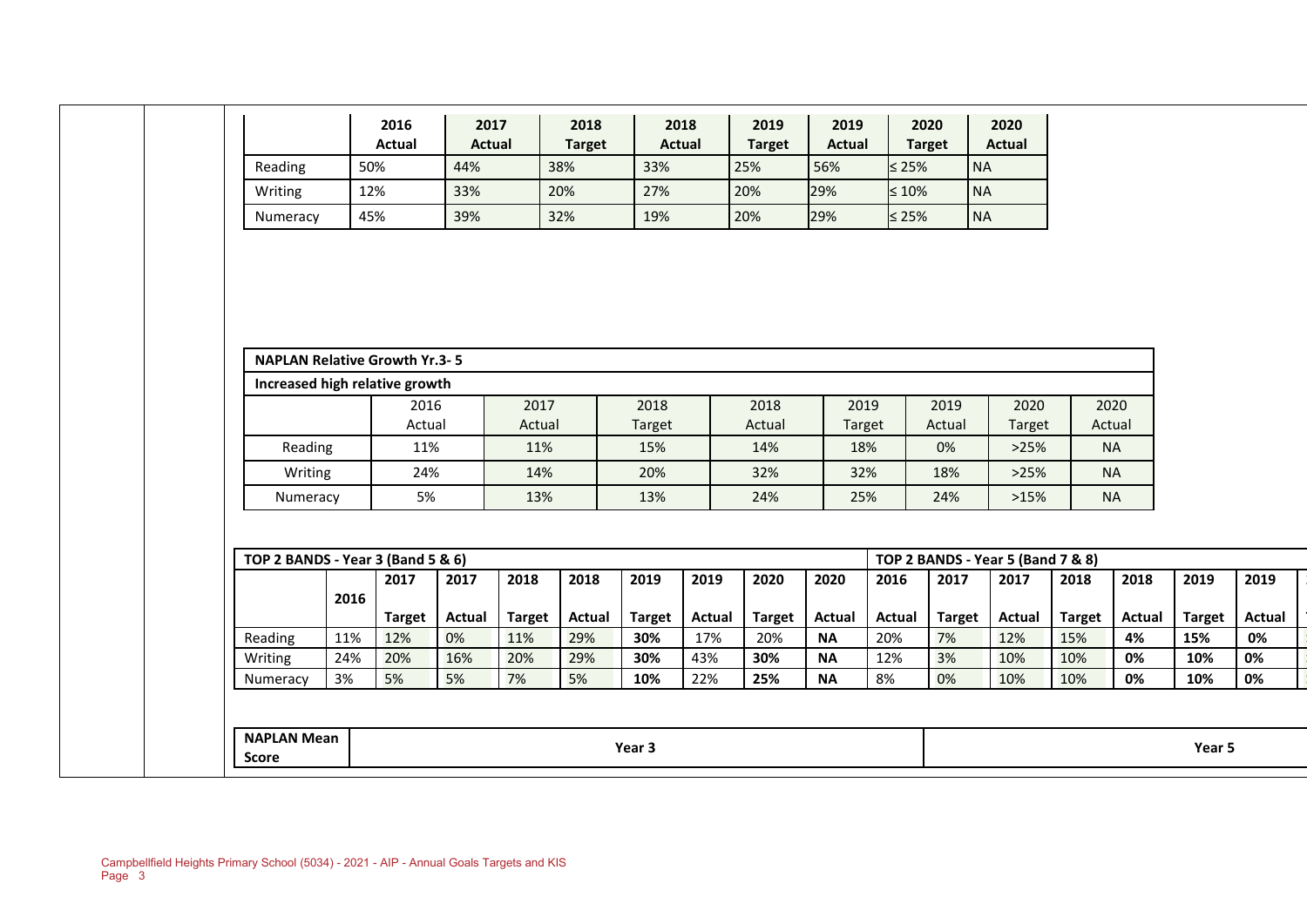|                                                                                                                                                                                                                                                                                                                                                                                                                                                                                                                                                                                                                                                                                                                                                                                            | <b>State</b> | 2016  | 2017<br>Actual | 2018<br><b>Target</b> | 2018<br><b>Actual</b> | 2019<br><b>Target</b> | 2019<br><b>Actual</b> | 2020<br><b>Target</b> | 2020<br><b>Actual</b> | 2020                  | <b>State</b> | 2016  | 2017<br>Actual | <b>Target</b><br>2018 | <b>Actual</b><br>2018 | <b>Target</b><br>2019 |
|--------------------------------------------------------------------------------------------------------------------------------------------------------------------------------------------------------------------------------------------------------------------------------------------------------------------------------------------------------------------------------------------------------------------------------------------------------------------------------------------------------------------------------------------------------------------------------------------------------------------------------------------------------------------------------------------------------------------------------------------------------------------------------------------|--------------|-------|----------------|-----------------------|-----------------------|-----------------------|-----------------------|-----------------------|-----------------------|-----------------------|--------------|-------|----------------|-----------------------|-----------------------|-----------------------|
| Reading                                                                                                                                                                                                                                                                                                                                                                                                                                                                                                                                                                                                                                                                                                                                                                                    | 435.4        | 352.9 | 364            | 375                   | 385                   | 390                   | 372                   | >400                  | <b>NA</b>             |                       | 508.1        | 450.5 | 443            | 460                   | 439                   | 450                   |
| <b>Writing</b>                                                                                                                                                                                                                                                                                                                                                                                                                                                                                                                                                                                                                                                                                                                                                                             | 433.3        | 381.1 | 393            | 395                   | 409                   | 415                   | 416                   | >400                  | <b>NA</b>             |                       | 487.7        | 483.5 | 450            | 460                   | 428                   | 440                   |
| <b>Numeracy</b>                                                                                                                                                                                                                                                                                                                                                                                                                                                                                                                                                                                                                                                                                                                                                                            | 414.2        | 343   | 324            | 340                   | 385                   | 395                   | 390                   | >380                  | <b>NA</b>             |                       | 501.5        | 443.9 | 430            | 450                   | 431                   | 450                   |
| <b>NAPLAN 5 - 7 Transitional Growth Low</b>                                                                                                                                                                                                                                                                                                                                                                                                                                                                                                                                                                                                                                                                                                                                                |              |       |                |                       |                       |                       |                       |                       |                       |                       |              |       |                |                       |                       |                       |
|                                                                                                                                                                                                                                                                                                                                                                                                                                                                                                                                                                                                                                                                                                                                                                                            |              | 2016  |                | <b>Actual</b><br>2017 |                       | <b>Target</b><br>2018 |                       | Actual 2018           |                       | <b>Target</b><br>2019 |              |       | Actual 2019    |                       | <b>Target</b><br>2020 | <b>Actual</b><br>2020 |
| Reading                                                                                                                                                                                                                                                                                                                                                                                                                                                                                                                                                                                                                                                                                                                                                                                    |              | 35%   |                | 28%                   |                       | 28%                   |                       | 33%                   |                       | 28%                   |              | 38%   |                |                       | < 25%                 | <b>NA</b>             |
| <b>Writing</b>                                                                                                                                                                                                                                                                                                                                                                                                                                                                                                                                                                                                                                                                                                                                                                             |              | 27%   |                | 32%                   |                       | 30%                   |                       | 27%                   |                       | 27%                   |              | 50%   |                |                       | < 25%                 | <b>NA</b>             |
| <b>Numeracy</b>                                                                                                                                                                                                                                                                                                                                                                                                                                                                                                                                                                                                                                                                                                                                                                            |              | 20%   |                | 12%                   |                       | 12%                   |                       | 19%                   |                       | 17%                   |              | 7%    |                |                       | <15%                  | <b>NA</b>             |
| <b>NAPLAN 5 - 7 Transitional Growth High</b>                                                                                                                                                                                                                                                                                                                                                                                                                                                                                                                                                                                                                                                                                                                                               |              |       |                |                       |                       |                       |                       |                       |                       |                       |              |       |                |                       |                       |                       |
| <b>Reading</b>                                                                                                                                                                                                                                                                                                                                                                                                                                                                                                                                                                                                                                                                                                                                                                             |              | 25%   |                | 6%                    |                       | 12%                   |                       | 14%                   |                       | 15%                   |              | 15%   |                |                       | >15%                  | <b>NA</b>             |
| <b>Writing</b>                                                                                                                                                                                                                                                                                                                                                                                                                                                                                                                                                                                                                                                                                                                                                                             |              | 5%    |                | 11%                   |                       | 11%                   |                       | 32%                   |                       | 35%                   |              | 21%   |                |                       | >20%                  | <b>NA</b>             |
| <b>Numeracy</b>                                                                                                                                                                                                                                                                                                                                                                                                                                                                                                                                                                                                                                                                                                                                                                            |              | 35%   |                | 12%                   |                       | 20%                   |                       | 23%                   |                       | 24%                   |              | 13%   |                |                       | >20%                  | <b>NA</b>             |
| Strategic Plan Goals 2016-2020: Teacher Judgement: Victorian Curriculum Progressions<br>A minimum of one year of growth for 80% of students in Reading, Writing and Number assessed in relation to the Victorian Curriculum.<br>(10% Low Growth 10% High Growth)<br>Validity Target 1: The school will develop an assessment schedule in Semester 2 2017. This will support triangulation of data to increase accuracy of assessment and reduc<br>2018: This was reviewed and amended with staff input. The schedule was followed and data reviewed after each assessment.<br>2019: The school used the assessment schedule as summative data sets to triangulate data for reporting purposes. This was evaluated and updated for 2020.<br>2020: Assessment Schedule followed and reviewed |              |       |                |                       |                       |                       |                       |                       |                       |                       |              |       |                |                       |                       |                       |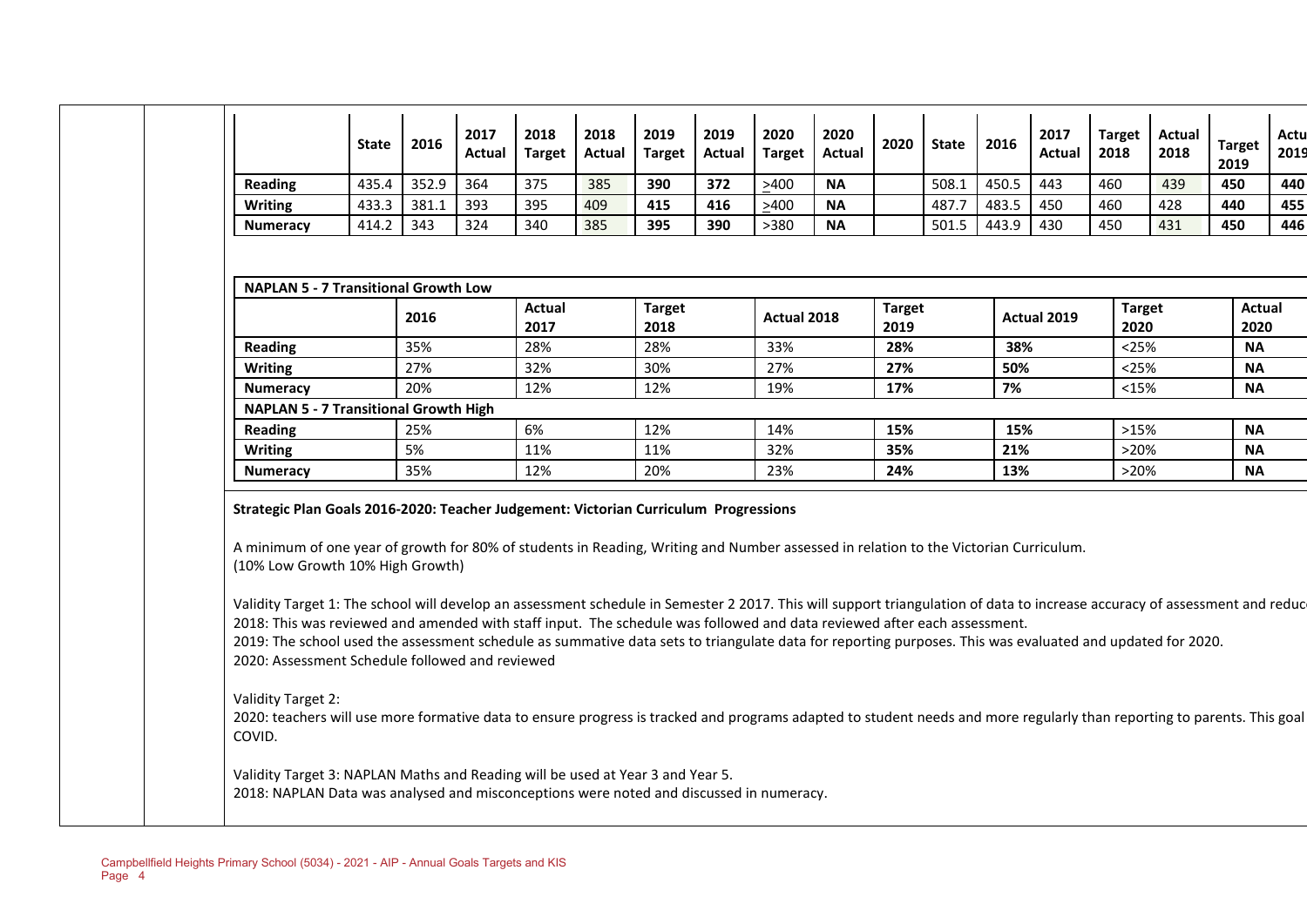| 2019: Large NAPLAN data set were discussed, especially in regards to the Teacher Judgements compared to NAPLAN scores. Item analysis was used in the 3-6 PLC for Writi<br>2020 - NA             |
|-------------------------------------------------------------------------------------------------------------------------------------------------------------------------------------------------|
| Validity Target 4:<br>2019: Data Wall will be established<br>2020: Student faces on the Data Wall will also be coded with NAPLAN bands, teams will use the VC to moderate student work samples. |
|                                                                                                                                                                                                 |
|                                                                                                                                                                                                 |
|                                                                                                                                                                                                 |
|                                                                                                                                                                                                 |
|                                                                                                                                                                                                 |
|                                                                                                                                                                                                 |
| Given the circumstances of our Review timing and Six-Month AIP we have created additional targets for our Semester One goals. Some of thes<br>Goal 2 of our Strategic Plan (2016-2020).         |
|                                                                                                                                                                                                 |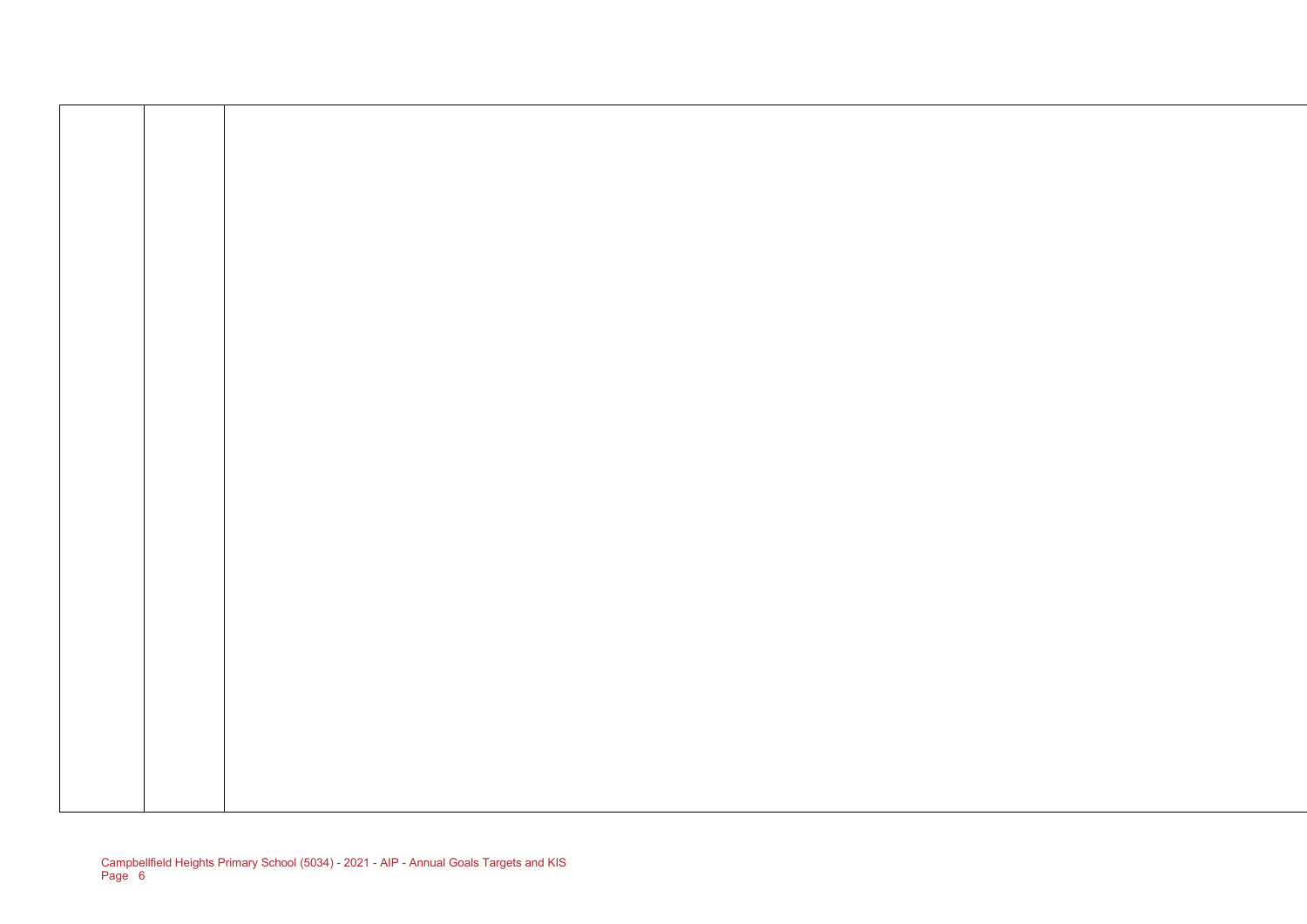| Goal 1                            | To improve individual learning outcomes in literacy, with a focus on Reading                                                                                                                                                                                                                                                                                                                                                                                                                                                                                     |                                              |  |  |  |  |
|-----------------------------------|------------------------------------------------------------------------------------------------------------------------------------------------------------------------------------------------------------------------------------------------------------------------------------------------------------------------------------------------------------------------------------------------------------------------------------------------------------------------------------------------------------------------------------------------------------------|----------------------------------------------|--|--|--|--|
| 12 Month Target 1.1               | As CHPS will be conducting their Review in Term 1, 2021 targets set are for Semester 1 only - therefore School Staff Survey<br>results will not be available.                                                                                                                                                                                                                                                                                                                                                                                                    |                                              |  |  |  |  |
| 12 Month Target 1.2               | As CHPS will be conducting their Review in Term 1, 2021 targets set are for Semester 1 only - therefore NAPLAN results will<br>not be available.                                                                                                                                                                                                                                                                                                                                                                                                                 |                                              |  |  |  |  |
| 12 Month Target 1.3               | 2021 Targets:<br>A minimum of six months of growth (in six months) for 80% of students in Reading assessed in relation to the Victorian<br>Curriculum.<br>(10% Low Growth 10% High Growth)<br>Validity Target 2: Teachers will use formative assessment aligned with the Victorian Curriculum regularly to track student<br>progress and drive planning at student point of need.<br>Validity Target 4:                                                                                                                                                          |                                              |  |  |  |  |
| 12 Month Target 1.4               | Use the Data Wall to create collective efficacy in teachers to analyse cohort data for a differentiated curriculum<br>100% of Tier 2 and Tier 3 students identified will receive additional support (e.g. IEP, tutoring, intervention, small group<br>instruction, 1:1 support)<br>80% of students identified will achieve their IEP goal<br>100% of classrooms will have an environment conducive to supporting student self regulation<br>100% of school community are connected to Compass<br>100% of Grade 3-6 students are connected to 'Google Classrooms' |                                              |  |  |  |  |
| <b>Key Improvement Strategies</b> |                                                                                                                                                                                                                                                                                                                                                                                                                                                                                                                                                                  | Is this KIS selected for focus this<br>year? |  |  |  |  |
| KIS <sub>1</sub>                  | Learning catch-up and extension                                                                                                                                                                                                                                                                                                                                                                                                                                                                                                                                  | Yes                                          |  |  |  |  |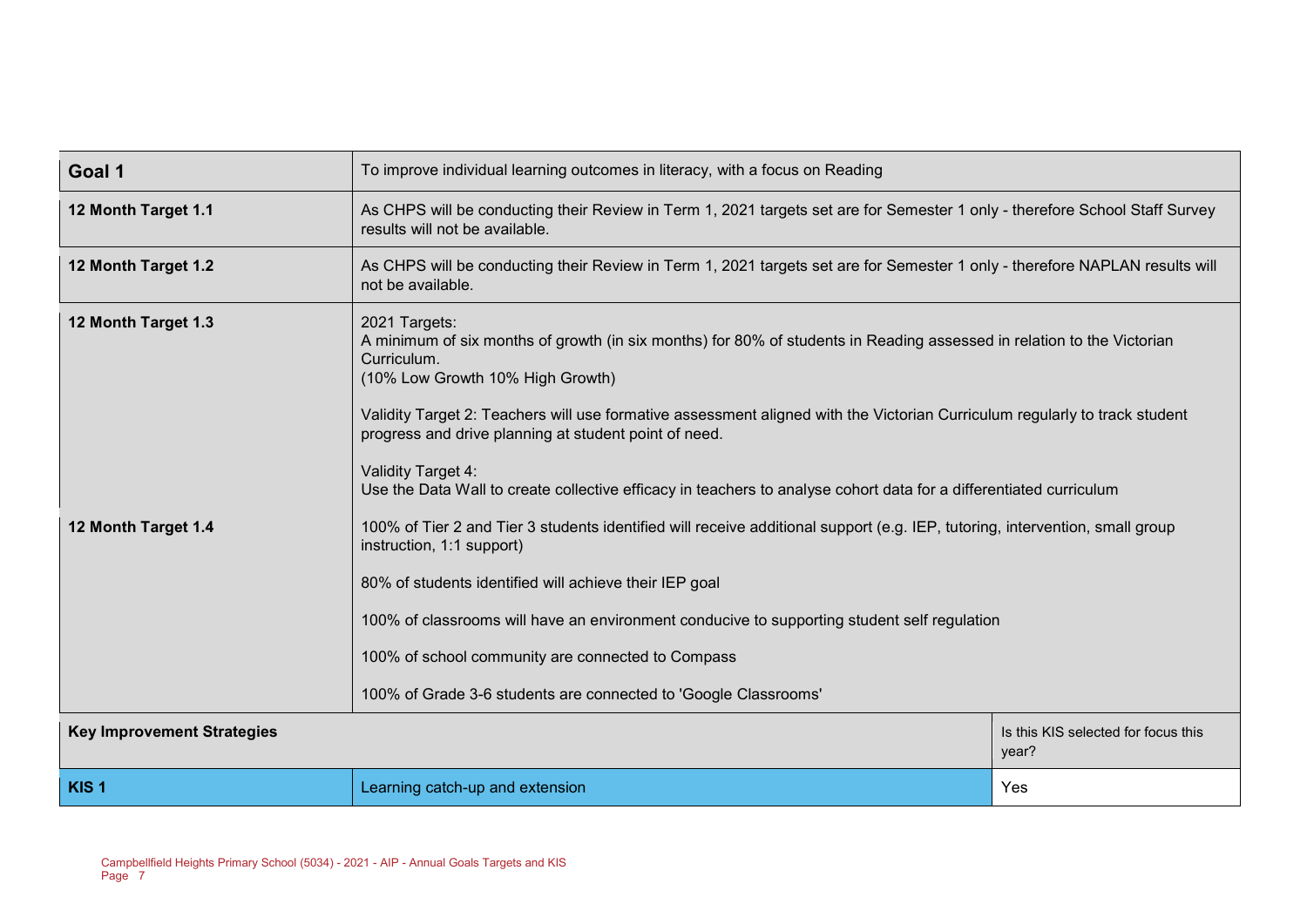| Curriculum planning and assessment                                                                                                                                                                                                                                                        |                                                                                                                                                                                                                                                                                                                                                                                                                                                                                                                                                                                                                                                                                                                                                                                                                                                                                                                                                                                                                                                                                                                                                                                                                                                                                                                                                                                                                                                                                                                                                                                                                                                                                                                                                                                                                                                               |            |
|-------------------------------------------------------------------------------------------------------------------------------------------------------------------------------------------------------------------------------------------------------------------------------------------|---------------------------------------------------------------------------------------------------------------------------------------------------------------------------------------------------------------------------------------------------------------------------------------------------------------------------------------------------------------------------------------------------------------------------------------------------------------------------------------------------------------------------------------------------------------------------------------------------------------------------------------------------------------------------------------------------------------------------------------------------------------------------------------------------------------------------------------------------------------------------------------------------------------------------------------------------------------------------------------------------------------------------------------------------------------------------------------------------------------------------------------------------------------------------------------------------------------------------------------------------------------------------------------------------------------------------------------------------------------------------------------------------------------------------------------------------------------------------------------------------------------------------------------------------------------------------------------------------------------------------------------------------------------------------------------------------------------------------------------------------------------------------------------------------------------------------------------------------------------|------------|
| KIS <sub>2</sub><br><b>Health and wellbeing</b>                                                                                                                                                                                                                                           | Happy, active and healthy kids                                                                                                                                                                                                                                                                                                                                                                                                                                                                                                                                                                                                                                                                                                                                                                                                                                                                                                                                                                                                                                                                                                                                                                                                                                                                                                                                                                                                                                                                                                                                                                                                                                                                                                                                                                                                                                | <b>Yes</b> |
| KIS <sub>3</sub><br><b>Building communities</b>                                                                                                                                                                                                                                           | Connected schools                                                                                                                                                                                                                                                                                                                                                                                                                                                                                                                                                                                                                                                                                                                                                                                                                                                                                                                                                                                                                                                                                                                                                                                                                                                                                                                                                                                                                                                                                                                                                                                                                                                                                                                                                                                                                                             | <b>Yes</b> |
| Explain why the school has selected this<br>KIS as a focus for this year. Please make<br>reference to the self-evaluation, relevant<br>school data, the progress against School<br>Strategic Plan (SSP) goals, targets, and the<br>diagnosis of issues requiring particular<br>attention. | Our self-evaluation against the FISO Continua of Practice and PLC Maturity Matrix noted that we have significant work to do in<br>the area of formative assessment and data literacy. This finding was consistent with our School Staff Survey results reflecting<br>low endorsement (45%) of understanding data and teacher confidence in analysing data, this focus has also derived from<br>feedback given by staff around moderation of student work samples. The focus for 2021 will be on Reading (20% students<br>from grade F-5 performing more than a year below expected level based on Victorian Curriculum Reading progression -<br>Teacher Judgement for Semester 2, 2020), whilst numeracy and writing will still be maintained as according to the SSP.<br>Selection of these KIS' builds on our continued focus around developing and documenting a guaranteed and viable curriculum<br>and assessment framework. The release of DET's resources regarding IEPs, aligns with our need to review processes and<br>protocols for IEPs - particularly with the introduction of RTI's, the Tutoring Initiative and the expectations regarding students<br>with additional needs and those needing extension. With careful consideration given to the DET advice for schools regarding<br>AIPs 2021 and our experiences during remote learning 2020, CHPS will focus on Google Classrooms and COMPASS for the<br>'Connected Schools' KIS. Data from the SSS showed 41% endorsement of 'Trust in Parents and Students'. Our continued<br>focus on student wellbeing, based on observations and various data collected (GradeXpert entries, Learning Walks & Talks,<br>RTIs), will focus on student self regulation skills. The targets that have been set are 6-month targets, at which stage our new<br>Strategic Plan/AIP will have been devised. |            |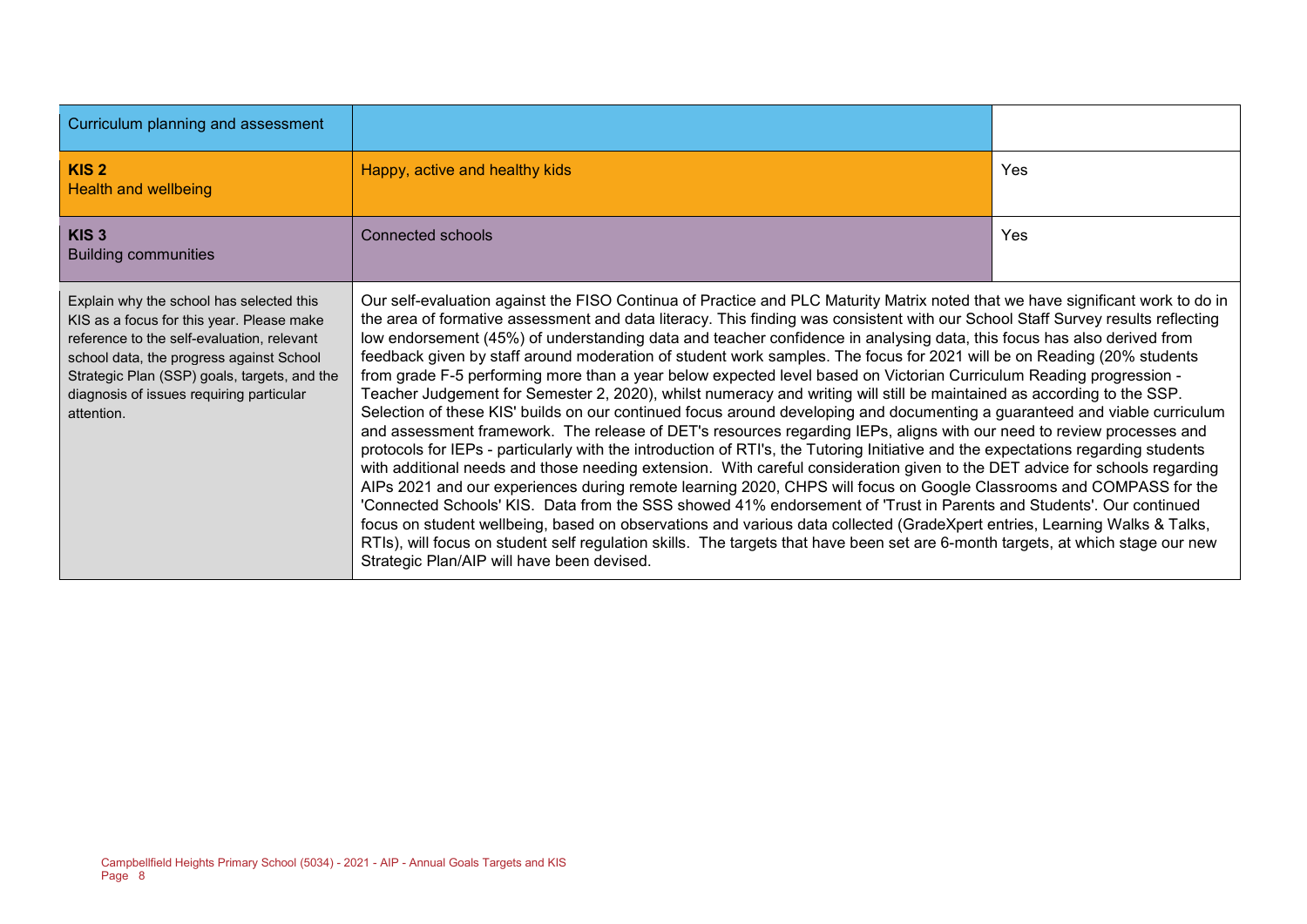# **Define Actions, Outcomes and Activities**

| Goal 1                                                    | To improve individual learning outcomes in literacy, with a focus on Reading                                                                                                            |
|-----------------------------------------------------------|-----------------------------------------------------------------------------------------------------------------------------------------------------------------------------------------|
| 12 Month Target 1.1                                       | As CHPS will be conducting their Review in Term 1, 2021 targets set are for Semester 1 only - therefore School Staff Survey results<br>will not be available.                           |
| 12 Month Target 1.2                                       | As CHPS will be conducting their Review in Term 1, 2021 targets set are for Semester 1 only - therefore NAPLAN results will not be<br>available.                                        |
| 12 Month Target 1.3                                       | 2021 Targets:<br>A minimum of six months of growth (in six months) for 80% of students in Reading assessed in relation to the Victorian Curriculum.<br>(10% Low Growth 10% High Growth) |
|                                                           | Validity Target 2: Teachers will use formative assessment aligned with the Victorian Curriculum regularly to track student progress<br>and drive planning at student point of need.     |
|                                                           | Validity Target 4:<br>Use the Data Wall to create collective efficacy in teachers to analyse cohort data for a differentiated curriculum                                                |
| 12 Month Target 1.4                                       | 100% of Tier 2 and Tier 3 students identified will receive additional support (e.g. IEP, tutoring, intervention, small group instruction,<br>1:1 support)                               |
|                                                           | 80% of students identified will achieve their IEP goal                                                                                                                                  |
|                                                           | 100% of classrooms will have an environment conducive to supporting student self regulation                                                                                             |
|                                                           | 100% of school community are connected to Compass                                                                                                                                       |
|                                                           | 100% of Grade 3-6 students are connected to 'Google Classrooms'                                                                                                                         |
| KIS <sub>1</sub><br>Curriculum planning and<br>assessment | Learning catch-up and extension                                                                                                                                                         |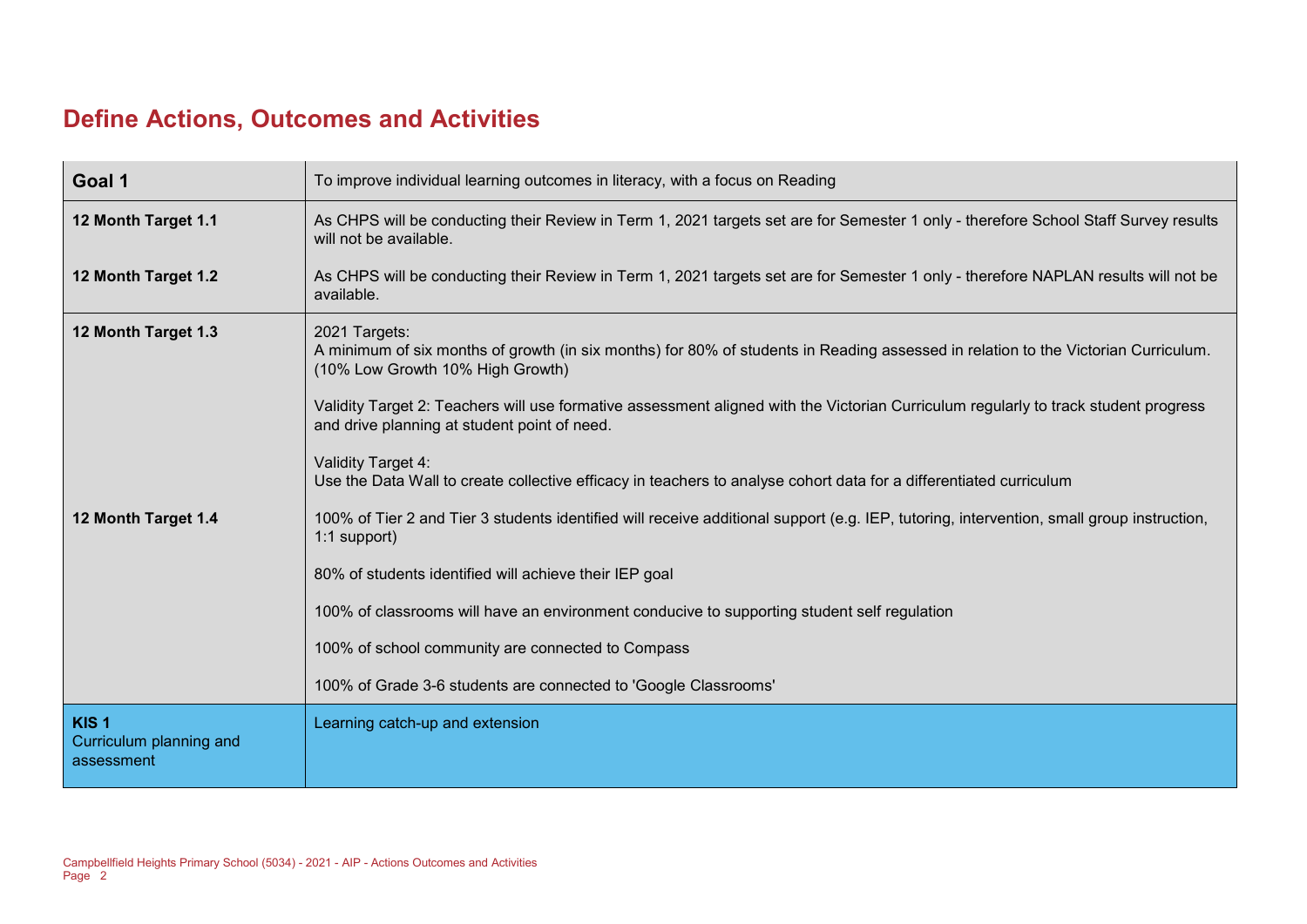| <b>Actions</b>            | <b>WHOLE SCHOOL LEVEL:</b><br>Develop data literacy of teachers and education support staff to inform understanding of student needs and progress, and identify<br>students requiring additional support<br>Maintain PLCs/PLTs structures to support teacher (including tutor) collaboration and reflection of strengthen teaching practice<br>Plan whole school professional learning on identified priority areas throughout the semester (i.e. IEP, EAL, Formative Assessment)<br>Implement a literacy intervention program, with built in evaluation<br>Implement IEPs and monitor impact of their teaching impacts<br>Students will have input into their IEP goals<br><b>CLASSROOM LEVEL:</b><br>Establish consistent approaches to formative assessment<br>Use PLCs / PLTs for staff to collaboratively plan units of work with a focus on differentiation<br>Support staff to embed the use of data walls for reading to inform targeted planning<br>INDIVIDUAL & TAILORED LEVEL:<br>Continue to support students through intervention programs and individualised support<br>Build staff capacity to understand and implement IEPs |
|---------------------------|---------------------------------------------------------------------------------------------------------------------------------------------------------------------------------------------------------------------------------------------------------------------------------------------------------------------------------------------------------------------------------------------------------------------------------------------------------------------------------------------------------------------------------------------------------------------------------------------------------------------------------------------------------------------------------------------------------------------------------------------------------------------------------------------------------------------------------------------------------------------------------------------------------------------------------------------------------------------------------------------------------------------------------------------------------------------------------------------------------------------------------------------|
|                           | Work with ES and other teaching staff to assess learning and map progress against IEP goals                                                                                                                                                                                                                                                                                                                                                                                                                                                                                                                                                                                                                                                                                                                                                                                                                                                                                                                                                                                                                                                 |
| <b>Outcomes</b>           | WHOLE SCHOOL LEVEL:<br>Teachers and tutor will confidently and accurately identify student learning needs of their students<br>PLCs/Ts will meet to engage in reflective practice, evaluate and plan curriculum, assessments, lessons<br>Teachers, tutor and support staff will have a consistent understanding of priority areas (i.e. IEP, EAL, Formative Assessment)<br><b>CLASSROOM LEVEL:</b><br>Teachers, tutor and leaders will regularly update data walls<br>Teachers and tutor will provide regular feedback and monitor student progress using data walls<br>Students will experience success and celebrate the their growth with learning goals<br>Teachers and tutor will provide students with the opportunity to work at their level using differentiated resources<br>INDIVIDUAL & TAILORED LEVEL:<br>Students in need of targeted academic support or intervention will be identified and supported<br>Nominated or relevant teachers and leaders will establish intervention/small group tutoring<br>Students will know what their next steps are to progress their learning                                              |
| <b>Success Indicators</b> | TARGET (placed here due to SSP being finalised):<br>Students participating in the Tutoring Learning Initiative to move 5 Fountas and Pinnell Levels in one semester (Average is 4 Levels)                                                                                                                                                                                                                                                                                                                                                                                                                                                                                                                                                                                                                                                                                                                                                                                                                                                                                                                                                   |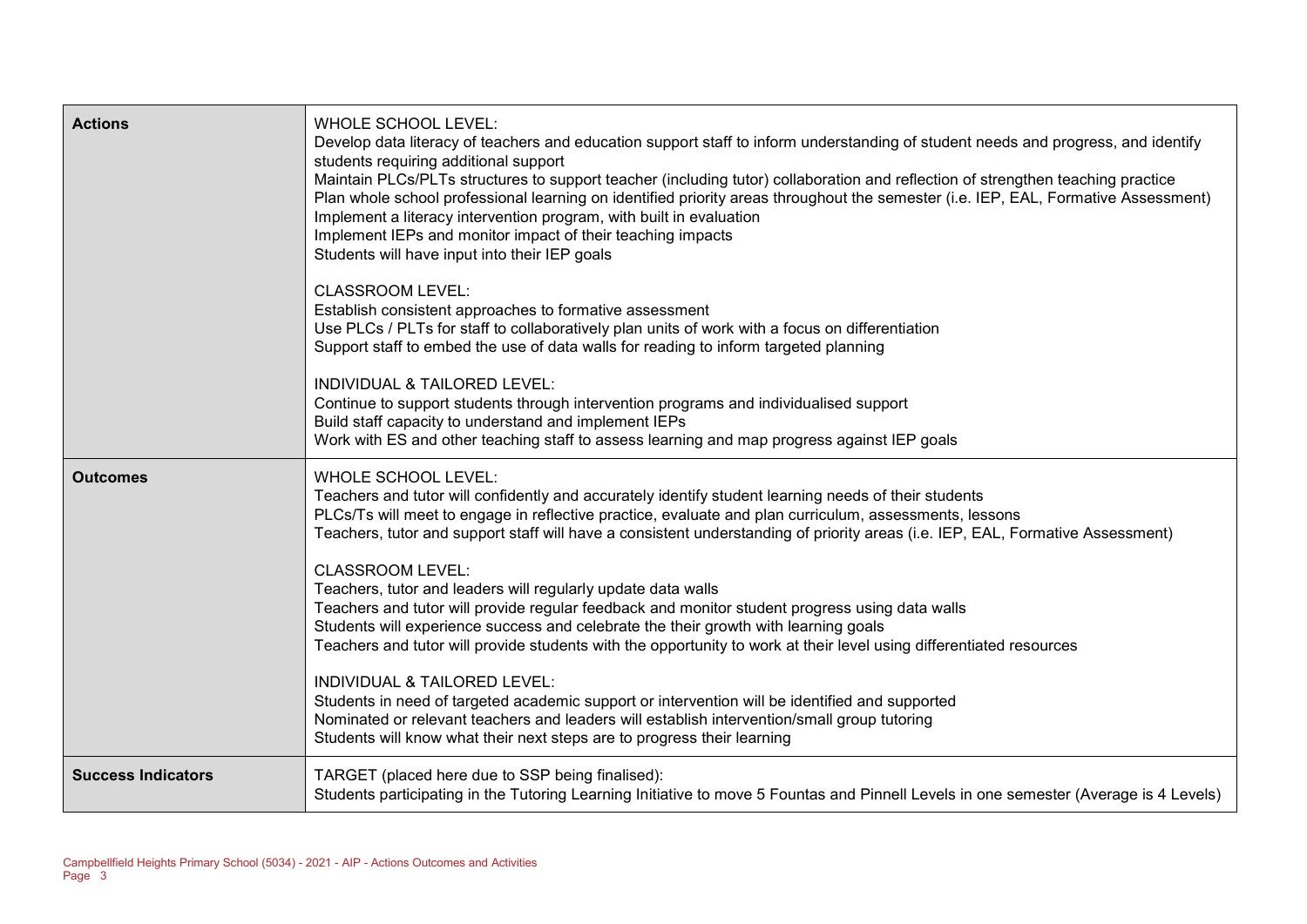|                                                                  | The percentage of students in the Tutoring Learning Initiative making above or expected growth in Reading, as measured by initial to<br>final DAL assessment to be 80% or higher                                                                                                                                                                      |                                                              |                                 |                 |               |  |  |  |
|------------------------------------------------------------------|-------------------------------------------------------------------------------------------------------------------------------------------------------------------------------------------------------------------------------------------------------------------------------------------------------------------------------------------------------|--------------------------------------------------------------|---------------------------------|-----------------|---------------|--|--|--|
|                                                                  | WHOLE SCHOOL LEVEL:<br>Teachers' and tutor formative assessment data and teacher judgement data<br>Teacher and tutor records and observations of student progress<br>Classroom observations, coaching and learning walks and talks demonstrating take up of professional learning strategies<br>Student feedback on teaching and their learning goals |                                                              |                                 |                 |               |  |  |  |
|                                                                  | <b>CLASSROOM LEVEL:</b><br>Documentation and data from formative assessments<br>Data walls clearly indicate student progress<br>Differentiated curriculum documents and evidence of student learning at different levels                                                                                                                              |                                                              |                                 |                 |               |  |  |  |
|                                                                  | INDIVIDUAL & TAILORED LEVEL:<br>Data used to identify students for tailored supports<br>Differentiated resources used in tailored supports<br>Assessment data and student surveys from intervention groups<br>Progress against Individual Education Plans                                                                                             |                                                              |                                 |                 |               |  |  |  |
| <b>Activities and Milestones</b>                                 |                                                                                                                                                                                                                                                                                                                                                       | <b>Who</b>                                                   | Is this a PL<br><b>Priority</b> | When            | <b>Budget</b> |  |  |  |
| WHOLE SCHOOL: Schedule and organise professional learning<br>on: |                                                                                                                                                                                                                                                                                                                                                       | ☑ Assistant Principal<br>$\triangleright$ Leading Teacher(s) | <b>☑</b> PLP<br>Priority        | from:<br>Term 1 | \$500.00      |  |  |  |

| on:<br>- formative assessment and collecting, analysing, responding to<br>and monitoring data throughout the semester<br>- EAL Victorian Curriculum<br>- IEP Protocols and processes | $\boxdot$ Leading Teacher(s)                                           | Priority                  | Term 1<br>to:<br>Term 1          | Equity funding will<br>be used                  |
|--------------------------------------------------------------------------------------------------------------------------------------------------------------------------------------|------------------------------------------------------------------------|---------------------------|----------------------------------|-------------------------------------------------|
| WHOLE SCHOOL: Establish processes/structures for collecting<br>and monitoring cohort data (data literacy)                                                                            | $\boxtimes$ Assistant Principal<br>$\triangleright$ Leading Teacher(s) | $\square$ PLP<br>Priority | from:<br>Term 1<br>to:<br>Term 2 | \$0.00<br>$\Box$ Equity funding will<br>be used |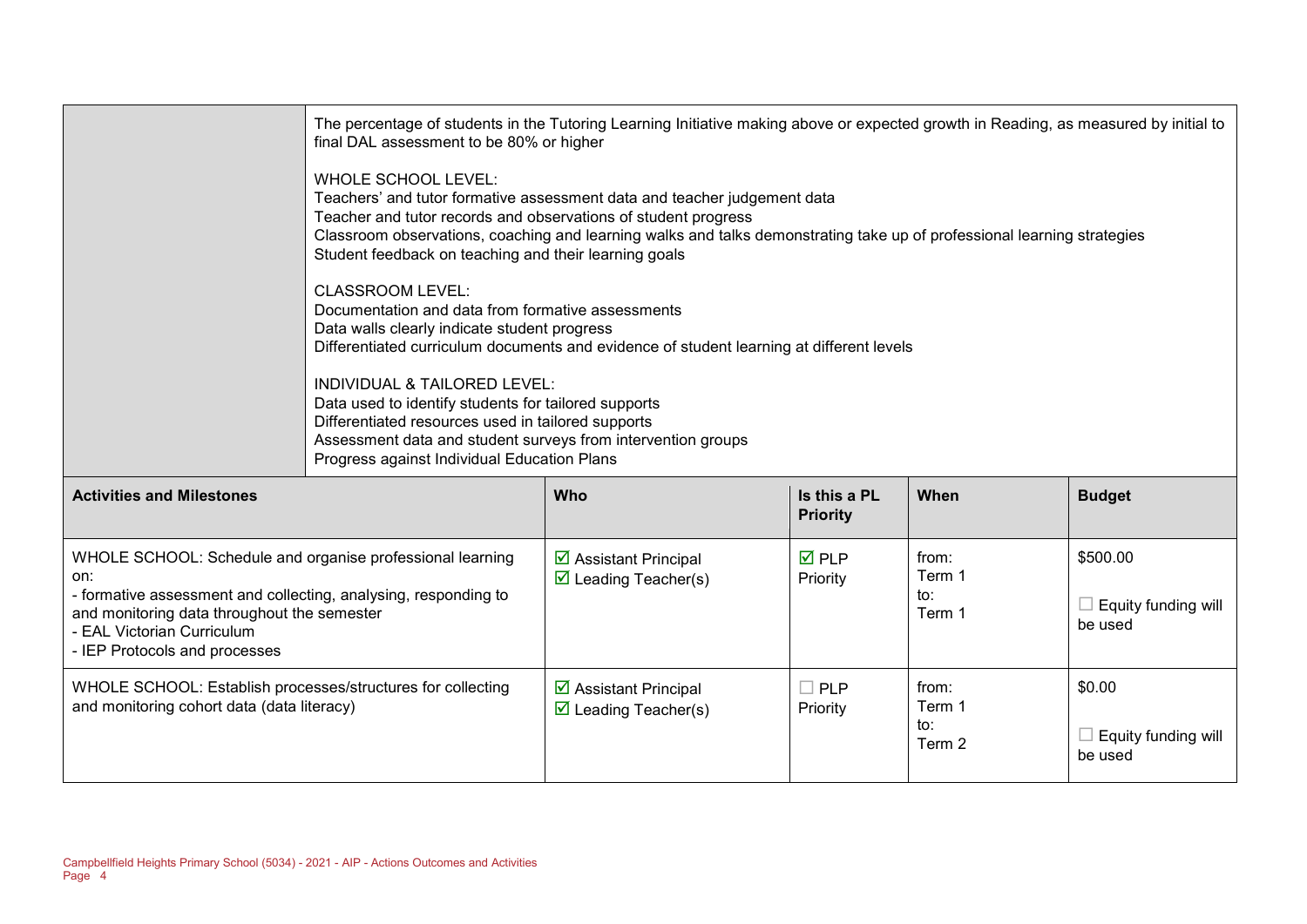| CLASSROOM: Embed processes for regular moderation of<br>assessment during PLCs/PLTs                  | $\triangleright$ Assistant Principal<br>$\triangledown$ Leading Teacher(s)<br>$\overline{\boxtimes}$ PLC Leaders    | $\Box$ PLP<br>Priority  | from:<br>Term 1<br>to:<br>Term 2 | \$0.00<br>$\Box$ Equity funding will<br>be used     |
|------------------------------------------------------------------------------------------------------|---------------------------------------------------------------------------------------------------------------------|-------------------------|----------------------------------|-----------------------------------------------------|
| INDIVIDUAL: Establish resourcing for individual and tailored<br>support programs                     | $\triangledown$ Leadership Team<br>$\overline{\mathbf{M}}$ Wellbeing Team                                           | $\Box$ PLP<br>Priority  | from:<br>Term 1<br>to:<br>Term 2 | \$1,000.00<br>$\Box$ Equity funding will<br>be used |
| INDIVIDUAL: Establish criteria for identifying students requiring<br>individual and tailored support | $\overline{\mathbf{M}}$ Wellbeing Team                                                                              | $\Box$ PLP<br>Priority  | from:<br>Term 1<br>to:<br>Term 1 | \$0.00<br>Equity funding will<br>be used            |
| INDIVIDUAL: Schedule times for individual and tailored support to<br>occur                           | $\triangleright$ Leading Teacher(s)<br>Student Wellbeing Co-<br>ordinator<br>$\overline{\mathsf{M}}$ Wellbeing Team | $\Box$ PLP<br>Priority  | from:<br>Term 1<br>to:<br>Term 4 | \$0.00<br>Equity funding will<br>be used            |
| Curriculum Leaders to complete Leading Curriculum & Assessment<br>(BASTOW)                           | ☑ Assistant Principal<br>$\triangledown$ Leading Teacher(s)<br>$\triangleright$ Learning Specialist(s)              | <b>ØPLP</b><br>Priority | from:<br>Term 1<br>to:<br>Term 4 | \$6,500.00<br>$\Box$ Equity funding will<br>be used |
| Employ a Tutor 3 days per week for 2021                                                              | $\triangledown$ Principal                                                                                           | $\Box$ PLP<br>Priority  | from:<br>Term 1                  | \$72,000.00                                         |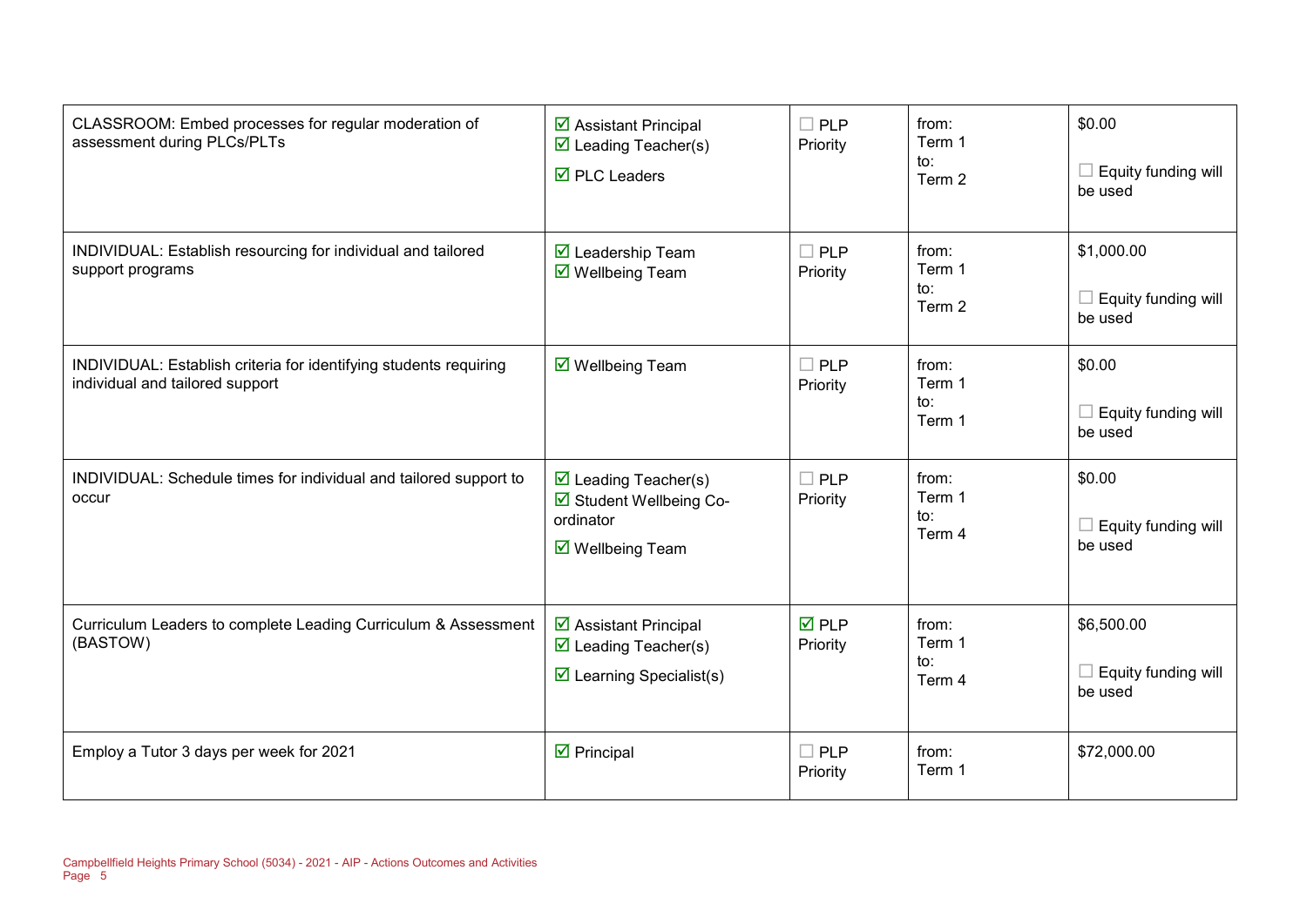|                                                 |                                                                                                                                                                                                                                                                                                                                                                                                                |                                                                                                                                                                                                                                                                                                                                                                                                                                                                                                                                                                                                                                                                                                                                                                                                                                                                                                                                                                                                                                 | to:<br>Term 4 | Equity funding will<br>be used |
|-------------------------------------------------|----------------------------------------------------------------------------------------------------------------------------------------------------------------------------------------------------------------------------------------------------------------------------------------------------------------------------------------------------------------------------------------------------------------|---------------------------------------------------------------------------------------------------------------------------------------------------------------------------------------------------------------------------------------------------------------------------------------------------------------------------------------------------------------------------------------------------------------------------------------------------------------------------------------------------------------------------------------------------------------------------------------------------------------------------------------------------------------------------------------------------------------------------------------------------------------------------------------------------------------------------------------------------------------------------------------------------------------------------------------------------------------------------------------------------------------------------------|---------------|--------------------------------|
| KIS <sub>2</sub><br><b>Health and wellbeing</b> | Happy, active and healthy kids                                                                                                                                                                                                                                                                                                                                                                                 |                                                                                                                                                                                                                                                                                                                                                                                                                                                                                                                                                                                                                                                                                                                                                                                                                                                                                                                                                                                                                                 |               |                                |
| <b>Actions</b>                                  | <b>WHOLE SCHOOL:</b><br>these regularly.<br>Rights & Respectful Relationships Curriculum), Smiling Minds<br>CLASSROOM:<br>Curriculum), Smiling Minds<br>Conduct regular check-ins/conferencing with students in class<br><b>INDIVIDUAL &amp; TAILORED:</b><br>skills)<br>Assign teachers to conduct daily check-ins with at-risk students.<br>Build relationships and engage with families of at-risk students | Using our School Wide Positive Behaviour Framework, embed routines and prioritise time in the school day and classes to revisit<br>Embed a whole school approach to build social/emotional learning including: SWPB Values, School Matrix, RRRR (Resilience,<br>Teachers will timetable lessons to include: SWPB Values, School Matrix, RRRR (Resilience, Rights & Respectful Relationships<br>Embed the agreed approach to monitoring and responding to student wellbeing concerns<br>Embed classroom interventions in self regulation skills (self-awareness, self-management, problem solving and social skills)<br>Build staff capacity to collect, analyse, monitor and respond to student data (progression points, attendance, surveys, feedback)<br>Target support for individual students with additional needs e.g. small group intervention, lunchtime clubs, buddies program<br>Establish processes for goal setting focused on self regulation skills (self-awareness, self-management, problem solving and social |               |                                |
| <b>Outcomes</b>                                 | <b>WHOLE SCHOOL:</b><br>Teachers will model and are consistent in agreed routines<br>CLASSROOM:                                                                                                                                                                                                                                                                                                                | Teachers and leaders will establish agreed monitoring processes and leaders will ensure these are visible for staff use<br>Students will feel supported and engaged in class and contribute to a strong positive culture<br>At-risk students will be identified and receive targeted support in a timely manner                                                                                                                                                                                                                                                                                                                                                                                                                                                                                                                                                                                                                                                                                                                 |               |                                |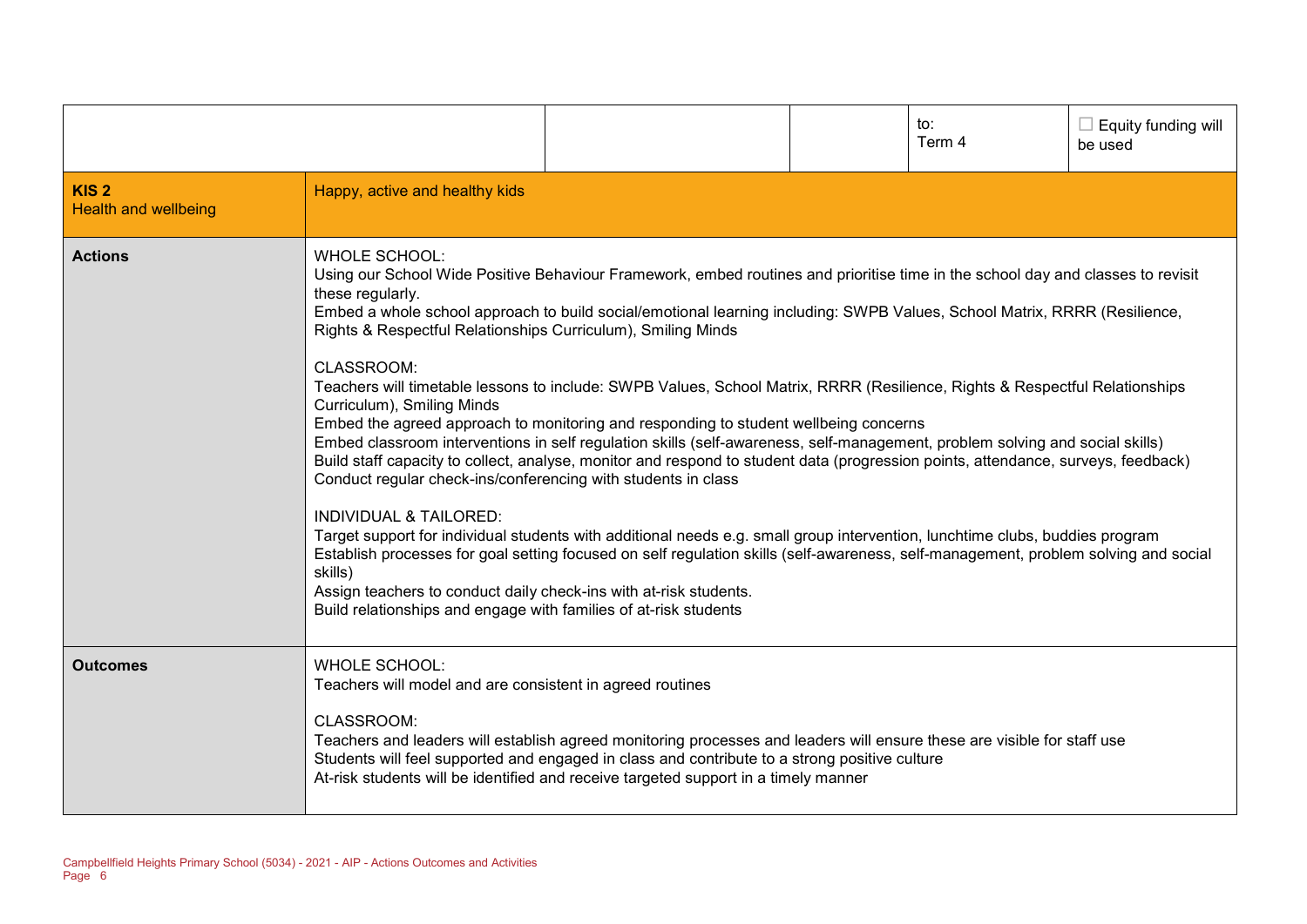|                                                                                                                                                                                      | <b>INDIVIDUAL &amp; TAILORED:</b><br>Students will experience more success in classes                                                                                                                                                                                                                                                                                                                                                                                                                                                                                                                                                                                                                                                                     |                                                                   |                                 |                                  |                                                   |  |  |  |
|--------------------------------------------------------------------------------------------------------------------------------------------------------------------------------------|-----------------------------------------------------------------------------------------------------------------------------------------------------------------------------------------------------------------------------------------------------------------------------------------------------------------------------------------------------------------------------------------------------------------------------------------------------------------------------------------------------------------------------------------------------------------------------------------------------------------------------------------------------------------------------------------------------------------------------------------------------------|-------------------------------------------------------------------|---------------------------------|----------------------------------|---------------------------------------------------|--|--|--|
| <b>Success Indicators</b>                                                                                                                                                            | <b>WHOLE SCHOOL:</b><br>Classroom and peer observations, learning walk and talk<br>Observations of changes to classroom practices<br>Internal and external professional learning participation and shared readings for staff are documented<br>Curriculum documentation reflecting social and emotional learning<br>Use the SWPB SET (School Evaluation Tool) to evaluate whole-school progress                                                                                                                                                                                                                                                                                                                                                           |                                                                   |                                 |                                  |                                                   |  |  |  |
|                                                                                                                                                                                      | CLASSROOM:<br>Students engagement in wellbeing programs (feedback, participation, classroom observations)<br>Documentation of resources for wellbeing programs<br>Teacher reflections on the effectiveness of programs<br>Teacher reports of student wellbeing concerns<br>Student Focus Group data relating to SWPBS e.g. check-ins, positive acknowledgements, values,<br><b>INDIVIDUAL &amp; TAILORED:</b><br>Data used to identify students in need of targeted support, based on Personal and Social Victorian Curriculum progression, Incident<br>tracking data<br>Student pre and post support surveys/assessment<br>Documentation of strategies students will use in classes and at school<br>Student engagement and assessment data from classes |                                                                   |                                 |                                  |                                                   |  |  |  |
| <b>Activities and Milestones</b>                                                                                                                                                     |                                                                                                                                                                                                                                                                                                                                                                                                                                                                                                                                                                                                                                                                                                                                                           | Who                                                               | Is this a PL<br><b>Priority</b> | When                             | <b>Budget</b>                                     |  |  |  |
| WHOLE SCHOOL: Plan for and schedule professional learning,<br>including subsequent sessions to determine impact and review<br>actions (4R's, Milestone Development, Self-Regulation) |                                                                                                                                                                                                                                                                                                                                                                                                                                                                                                                                                                                                                                                                                                                                                           | ☑ School Improvement Team<br>☑ Student Wellbeing Co-<br>ordinator | $\overline{M}$ PLP<br>Priority  | from:<br>Term 1<br>to∶<br>Term 2 | \$500.00<br>$\Box$ Equity funding will<br>be used |  |  |  |
| WHOLE SCHOOL: Develop observation protocol as agreed by<br>staff                                                                                                                     |                                                                                                                                                                                                                                                                                                                                                                                                                                                                                                                                                                                                                                                                                                                                                           | School Improvement Team<br>☑ Student Wellbeing Co-<br>ordinator   | $\Box$ PLP<br>Priority          | from:<br>Term 1                  | \$0.00                                            |  |  |  |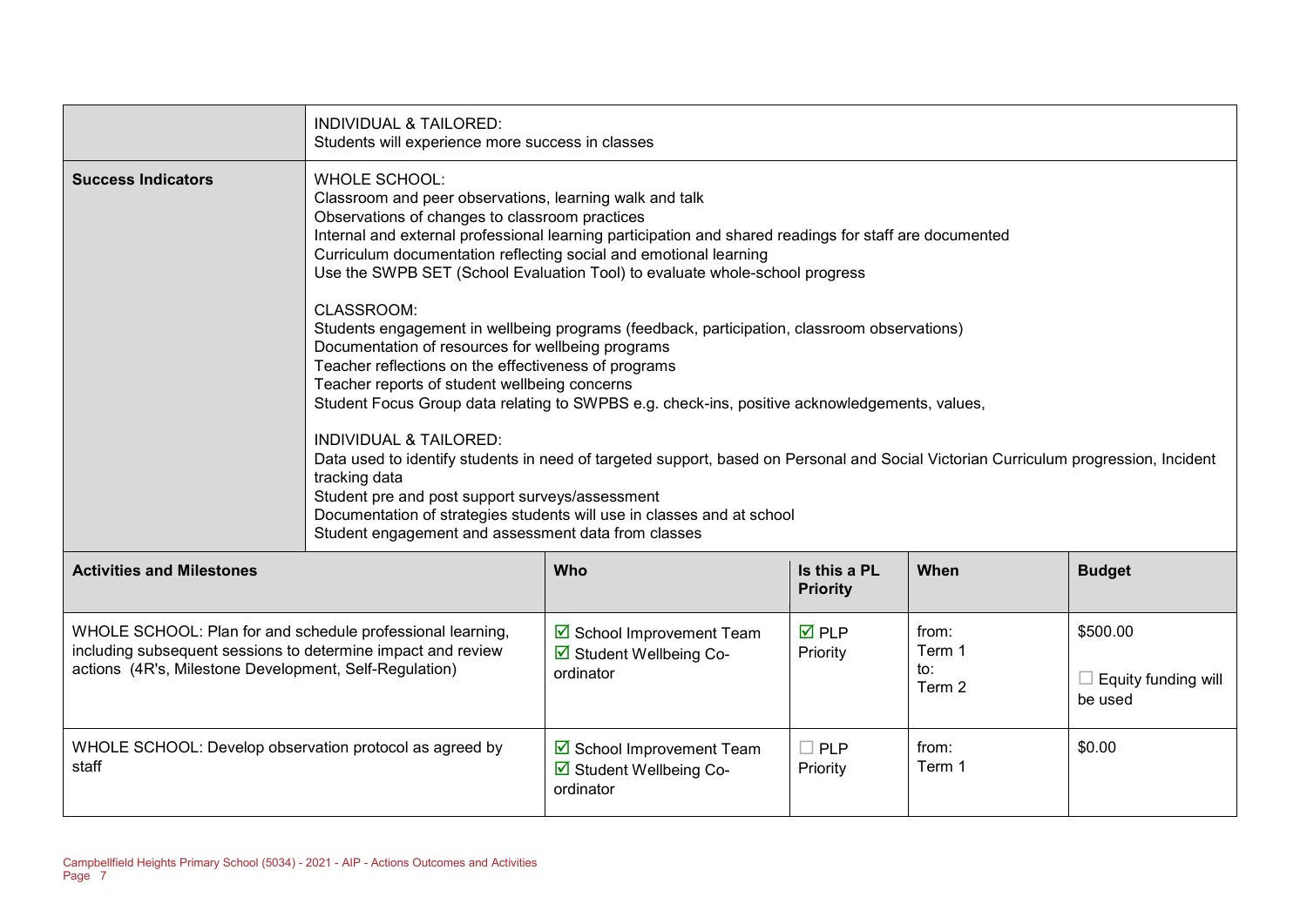|                                                                             |                                                                                                                                                                                                                                                                                                                                                                                                                                                                                                                                                                                                                                                                                                                                                                |                                   |                        | to:<br>Term 1                    | $\Box$ Equity funding will<br>be used           |
|-----------------------------------------------------------------------------|----------------------------------------------------------------------------------------------------------------------------------------------------------------------------------------------------------------------------------------------------------------------------------------------------------------------------------------------------------------------------------------------------------------------------------------------------------------------------------------------------------------------------------------------------------------------------------------------------------------------------------------------------------------------------------------------------------------------------------------------------------------|-----------------------------------|------------------------|----------------------------------|-------------------------------------------------|
| CLASSROOM: Staff support students to use their self regulation<br>skills    |                                                                                                                                                                                                                                                                                                                                                                                                                                                                                                                                                                                                                                                                                                                                                                | $\overline{\mathsf{M}}$ All Staff | $\Box$ PLP<br>Priority | from:<br>Term 1<br>to:<br>Term 2 | \$0.00<br>$\Box$ Equity funding will<br>be used |
| INDIVIDUAL & TAILORED: Students can utilise their self regulation<br>skills |                                                                                                                                                                                                                                                                                                                                                                                                                                                                                                                                                                                                                                                                                                                                                                | $\triangledown$ Student(s)        | $\Box$ PLP<br>Priority | from:<br>Term 1<br>to:<br>Term 2 | \$0.00<br>$\Box$ Equity funding will<br>be used |
| KIS <sub>3</sub><br><b>Building communities</b>                             | <b>Connected schools</b>                                                                                                                                                                                                                                                                                                                                                                                                                                                                                                                                                                                                                                                                                                                                       |                                   |                        |                                  |                                                 |
| <b>Actions</b>                                                              | <b>WHOLE SCHOOL:</b><br>Strengthen and embed the school-wide approach to communication with parents/carers/kin (COMPASS)<br>Build staff capability to integrate digital learning (Google Classrooms)<br>CLASSROOM:<br>Use digital channels of communication to provide regular updates on student learning programs<br>Strengthen and embed digital learning in classes<br>Engage in PLCs/PLTs to foster collaboration, build collective efficacy and build digital learning pedagogy<br><b>INDIVIDUAL &amp; TAILORED:</b><br>Ensure the benefits of digital learning continue to be available to every student<br>Develop a plan for increasing the engagement of any parents/carers/kin or community groups that are under-represented or harder<br>to reach |                                   |                        |                                  |                                                 |
| <b>Outcomes</b>                                                             | <b>WHOLE SCHOOL:</b><br>Teachers will have strong relationships with students and parents/carers/kin<br>The school community will feel welcome in the school and connected                                                                                                                                                                                                                                                                                                                                                                                                                                                                                                                                                                                     |                                   |                        |                                  |                                                 |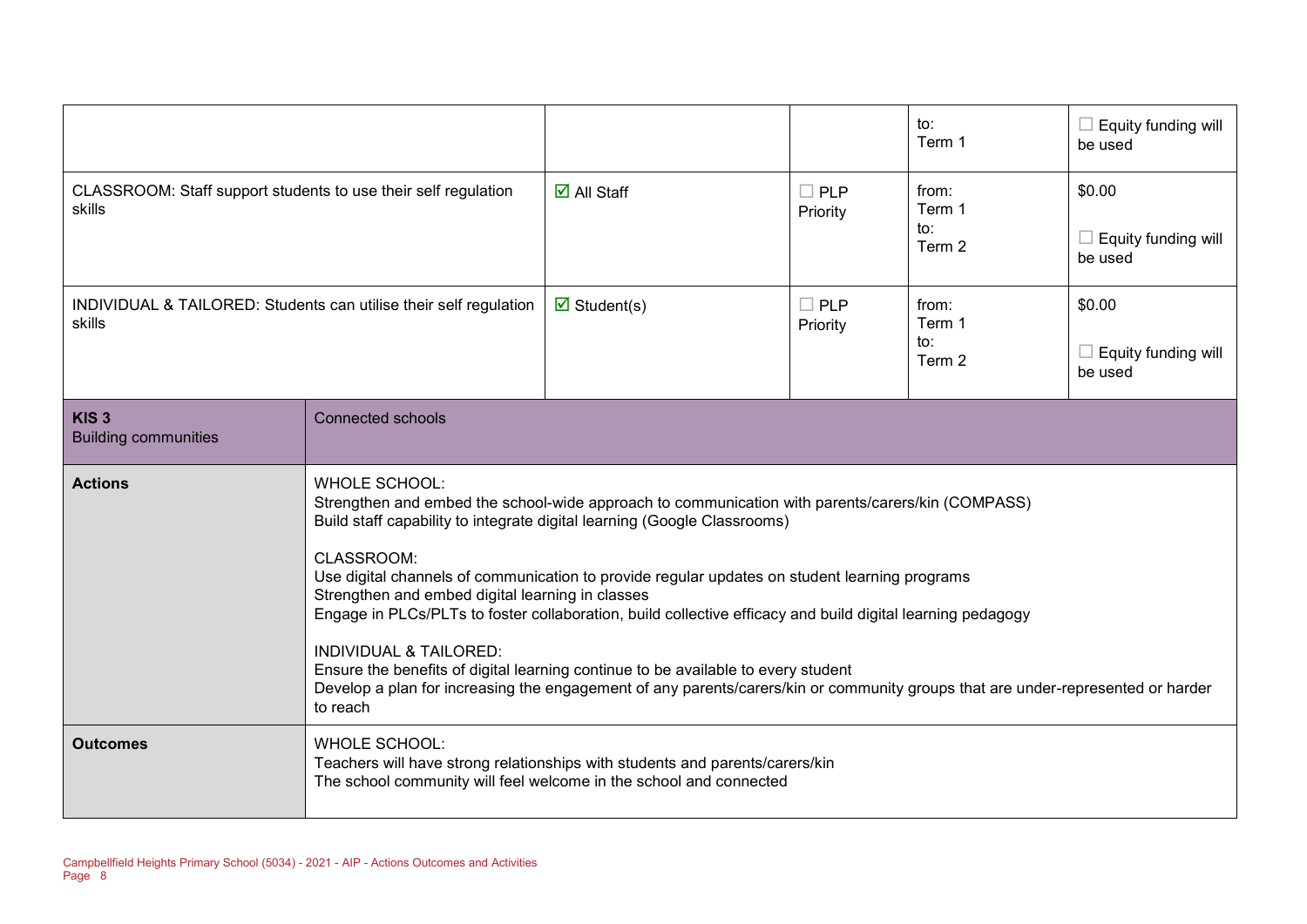|                                                                                                                  | CLASSROOM:<br>Teachers will gain confidence in integrating digital learning pedagogy<br>Teachers will have strong relationships with students and parents/carers/kin<br><b>INDIVIDUAL &amp; TAILORED:</b><br>Teachers and support staff will have strong relationships with parents/carers/kin of at-risk students<br>All students will be connected to resources and learning opportunities<br>Teachers can regularly connect with the parents/carers/kin of all students                                                                                                                                                                                               |                                             |                                 |                                  |                                                   |  |
|------------------------------------------------------------------------------------------------------------------|--------------------------------------------------------------------------------------------------------------------------------------------------------------------------------------------------------------------------------------------------------------------------------------------------------------------------------------------------------------------------------------------------------------------------------------------------------------------------------------------------------------------------------------------------------------------------------------------------------------------------------------------------------------------------|---------------------------------------------|---------------------------------|----------------------------------|---------------------------------------------------|--|
| <b>Success Indicators</b>                                                                                        | <b>WHOLE SCHOOL:</b><br>Observations and learning walks demonstrate use of digital learning<br>Documentation of school digital policies<br>Whole school surveys e.g. confidence in using COMPASS platform, connectedness and engagement to the school<br>Student/staff/parent/carer/kin focus groups and discussions<br>CLASSROOM:<br>Student reflection and feedback data<br>Face-to-face check-ins and teachers' perceptions of student interest or confidence in digital learning tasks<br><b>INDIVIDUAL &amp; TAILORED:</b><br>Frequency of communications with parents/carers/kin<br>Student perception and survey data<br>Parent/carer/kin surveys and discussions |                                             |                                 |                                  |                                                   |  |
| <b>Activities and Milestones</b>                                                                                 |                                                                                                                                                                                                                                                                                                                                                                                                                                                                                                                                                                                                                                                                          | Who                                         | Is this a PL<br><b>Priority</b> | When                             | <b>Budget</b>                                     |  |
| WHOLE SCHOOL: Plan for on-going professional development on<br>integrating digital learning                      |                                                                                                                                                                                                                                                                                                                                                                                                                                                                                                                                                                                                                                                                          | $\overline{\mathbf{y}}$ Assistant Principal | $\overline{M}$ PLP<br>Priority  | from:<br>Term 1<br>to:<br>Term 2 | \$500.00<br>$\Box$ Equity funding will<br>be used |  |
| WHOLE SCHOOL: Expand community access to school<br>newsletters, social media, and information sessions (COMPASS) |                                                                                                                                                                                                                                                                                                                                                                                                                                                                                                                                                                                                                                                                          | $\triangleright$ Assistant Principal        | $\Box$ PLP<br>Priority          | from:<br>Term 1                  | \$5,000.00                                        |  |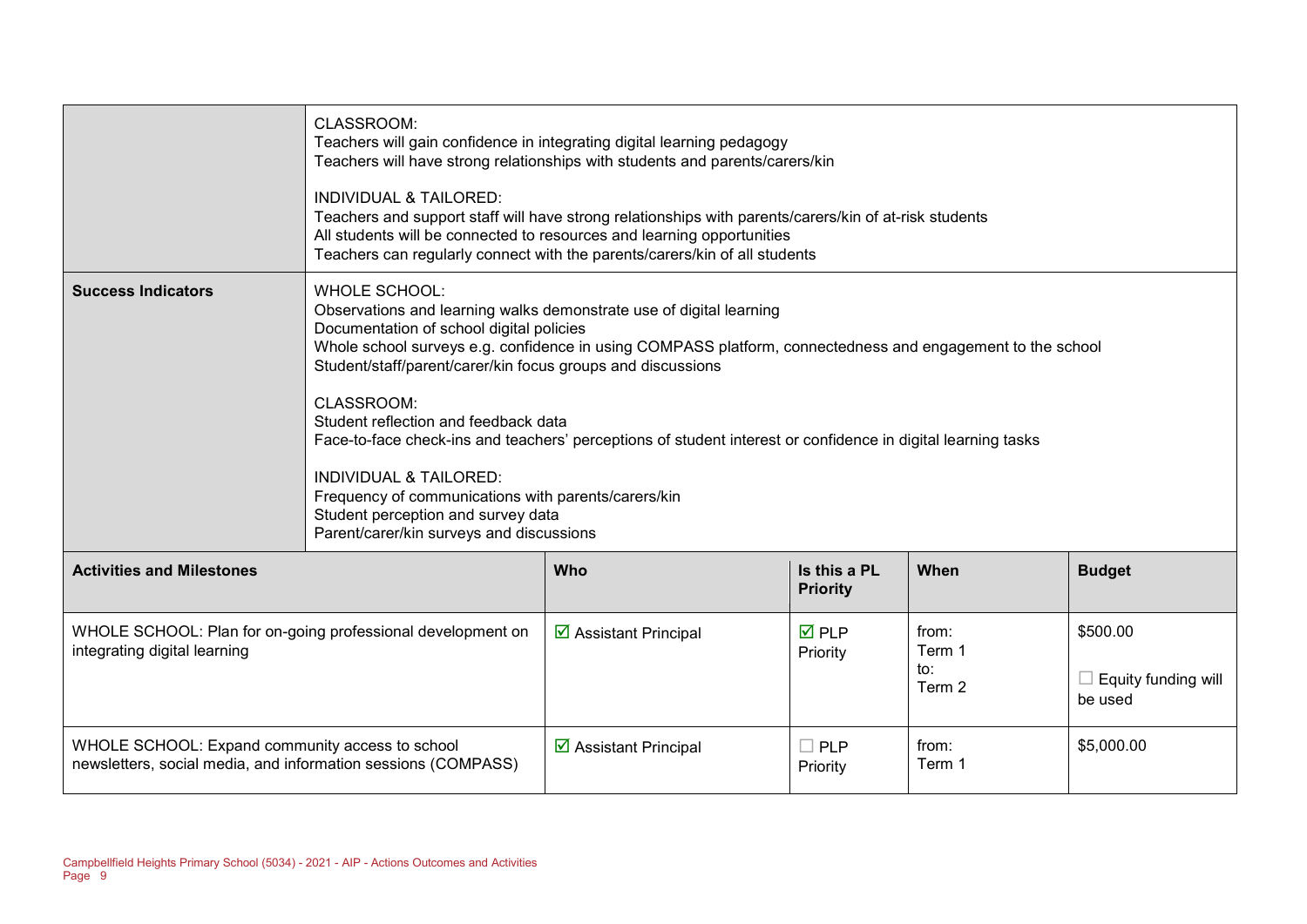|                                                                                                                                    |                                                                                                     |                        | to:<br>Term 1                    | Equity funding will<br>be used           |
|------------------------------------------------------------------------------------------------------------------------------------|-----------------------------------------------------------------------------------------------------|------------------------|----------------------------------|------------------------------------------|
| CLASSROOM: Prioritise collaboration time in PLCs/PLTs and<br>share effective digital learning and relationship building strategies | $\triangleright$ Assistant Principal<br>$\triangleright$ Leading Teacher(s)<br>$\nabla$ PLC Leaders | $\Box$ PLP<br>Priority | from:<br>Term 2<br>to:<br>Term 2 | \$0.00<br>Equity funding will<br>be used |
| CLASSROOM: Implementation of digital learning platform (Google<br>Classrooms)                                                      | $\overline{\mathbf{M}}$ Teacher(s)                                                                  | $\Box$ PLP<br>Priority | from:<br>Term 1<br>to:<br>Term 2 | \$0.00<br>Equity funding will<br>be used |
| INDIVIDUAL & TAILORED: Identify barriers for individual students<br>to engage in digital learning (Google Classroom)               | $\overline{\mathsf{M}}$ All Staff                                                                   | $\Box$ PLP<br>Priority | from:<br>Term 2<br>to:<br>Term 2 | \$0.00<br>Equity funding will<br>be used |
| INDIVIDUAL & TAILORED: Identify barriers for individual families<br>to engage in digital communication (COMPASS)                   | $\overline{\mathbf{M}}$ Leadership Team                                                             | $\Box$ PLP<br>Priority | from:<br>Term 1<br>to:<br>Term 1 | \$0.00<br>Equity funding will<br>be used |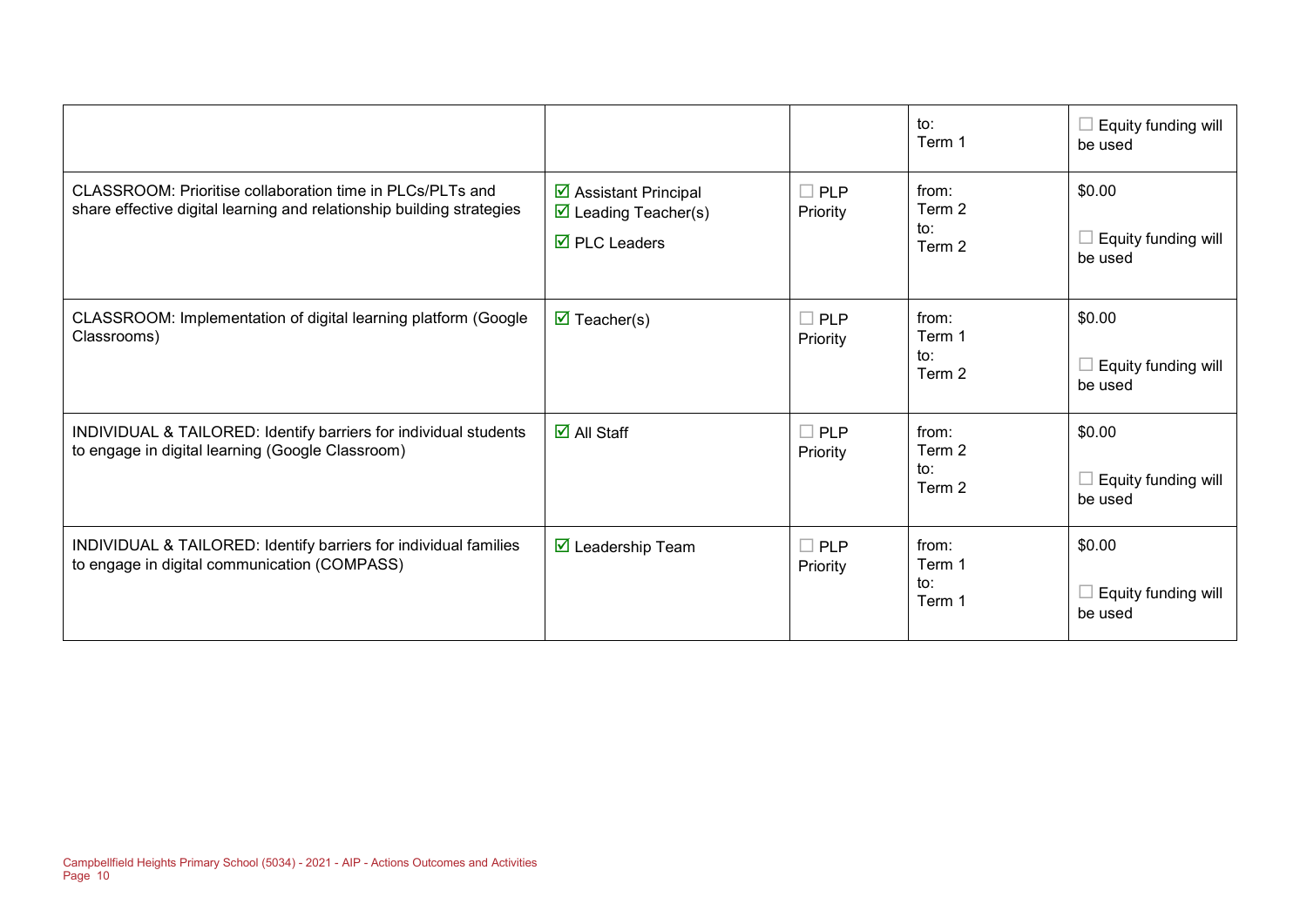### **Equity Funding Planner**

#### Equity Spending Totals

| Category                                                 | <b>Total proposed</b><br>budget (\$) | Spend $($)$  |
|----------------------------------------------------------|--------------------------------------|--------------|
| Equity funding associated with Activities and Milestones | \$0.00                               | \$0.00       |
| \$240,000.00<br><b>Additional Equity funding</b>         |                                      | \$240,000.00 |
| <b>Grand Total</b>                                       | \$240,000.00                         | \$240,000.00 |

#### Activities and Milestones

| <b>Activities and Milestones</b> | <b>When</b> | <b>Category</b> | Total proposed<br>budget (\$) | <b>Equity Spend (\$)</b> |
|----------------------------------|-------------|-----------------|-------------------------------|--------------------------|
| <b>Totals</b>                    |             |                 | \$0.00                        | \$0.00                   |

#### Additional Equity spend

| Outline here any additional Equity spend for 2021 | When                             | Category                               | <b>Total proposed</b><br>budget (\$) | Equity Spend (\$) |
|---------------------------------------------------|----------------------------------|----------------------------------------|--------------------------------------|-------------------|
| All equity will be spent on staffing for 2021     | from:<br>Term 1<br>to:<br>Term 4 | $\triangleright$ School-based staffing | \$240,000.00                         | \$240,000.00      |
| <b>Totals</b>                                     |                                  |                                        | \$240,000.00                         | \$240,000.00      |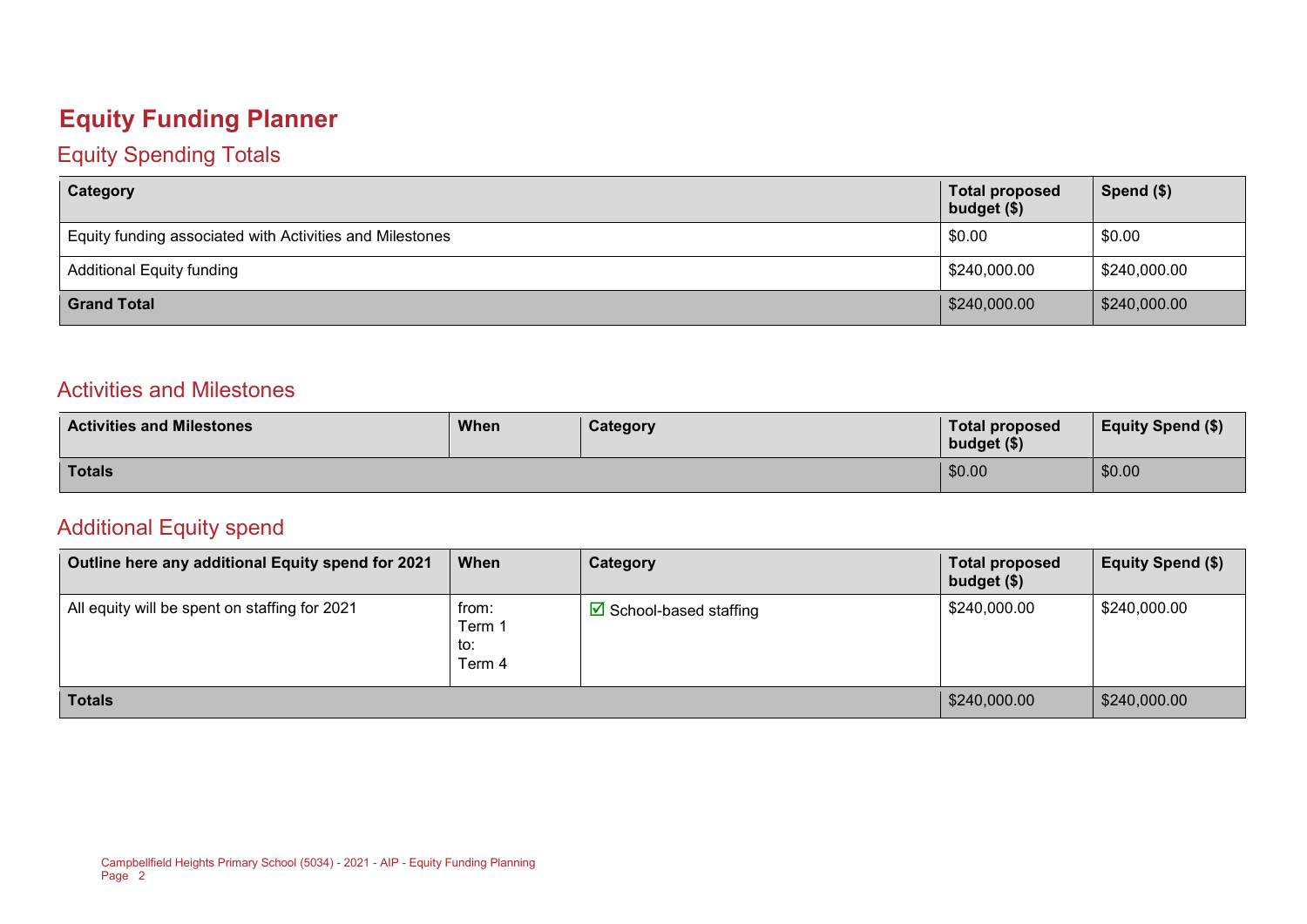# **Professional Learning and Development Plan**

| <b>Professional Learning</b><br><b>Priority</b>                                                                                                                                                                                                                      | Who                                                                                                                                   | When                             | <b>Key Professional Learning</b><br><b>Strategies</b>                                                                                              | <b>Organisational Structure</b>                                                                     | <b>Expertise Accessed</b>                                                                        | <b>Where</b>                                            |
|----------------------------------------------------------------------------------------------------------------------------------------------------------------------------------------------------------------------------------------------------------------------|---------------------------------------------------------------------------------------------------------------------------------------|----------------------------------|----------------------------------------------------------------------------------------------------------------------------------------------------|-----------------------------------------------------------------------------------------------------|--------------------------------------------------------------------------------------------------|---------------------------------------------------------|
| <b>WHOLE SCHOOL: Schedule</b><br>and organise professional<br>learning on:<br>- formative assessment and<br>collecting, analysing,<br>responding to and monitoring<br>data throughout the semester<br>- EAL Victorian Curriculum<br>- IEP Protocols and<br>processes | $\overline{\mathbf{z}}$ Assistant<br>Principal<br>$\overline{\mathbf{M}}$ Leading<br>Teacher(s)                                       | from:<br>Term 1<br>to:<br>Term 1 | $\overline{\mathbf{y}}$ Planning<br>$\triangleright$ Design of formative<br>assessments<br>$\boxtimes$ Moderated assessment<br>of student learning | ☑ Formal School Meeting /<br>Internal Professional<br><b>Learning Sessions</b><br>☑ PLC/PLT Meeting | $\overline{\mathbf{z}}$ Internal staff<br>$\triangledown$ Departmental<br>resources<br>DET - IEP | $\overline{\mathbf{z}}$ On-site                         |
| Curriculum Leaders to<br>complete Leading Curriculum<br>& Assessment (BASTOW)                                                                                                                                                                                        | $\overline{\mathbf{M}}$ Assistant<br>Principal<br>$\triangledown$ Leading<br>Teacher(s)<br>$\triangleright$ Learning<br>Specialist(s) | from:<br>Term 1<br>to:<br>Term 4 | $\overline{\mathbf{z}}$ Planning<br>$\triangleright$ Design of formative<br>assessments<br>$\boxdot$ Curriculum development                        | ☑ Formal School Meeting /<br>Internal Professional<br><b>Learning Sessions</b>                      | $\overline{\mathbf{M}}$ Bastow<br>program/course                                                 | $\overline{\Box}$ Off-site<br><b>BASTOW-</b><br>virtual |
| WHOLE SCHOOL: Plan for<br>and schedule professional<br>learning, including<br>subsequent sessions to<br>determine impact and review<br>actions (4R's, Milestone<br>Development, Self-<br>Regulation)                                                                 | $\overline{\mathbf{z}}$ School<br>Improvement<br>Team<br>$\overline{\mathbf{M}}$ Student<br><b>Wellbeing Co-</b><br>ordinator         | from:<br>Term 1<br>to:<br>Term 2 | $\overline{\mathbf{y}}$ Preparation<br>$\boxtimes$ Student voice, including<br>input and feedback                                                  | ☑ Formal School Meeting /<br>Internal Professional<br><b>Learning Sessions</b>                      | $\overline{\mathbf{y}}$ Internal staff                                                           | $\boxdot$ On-site                                       |